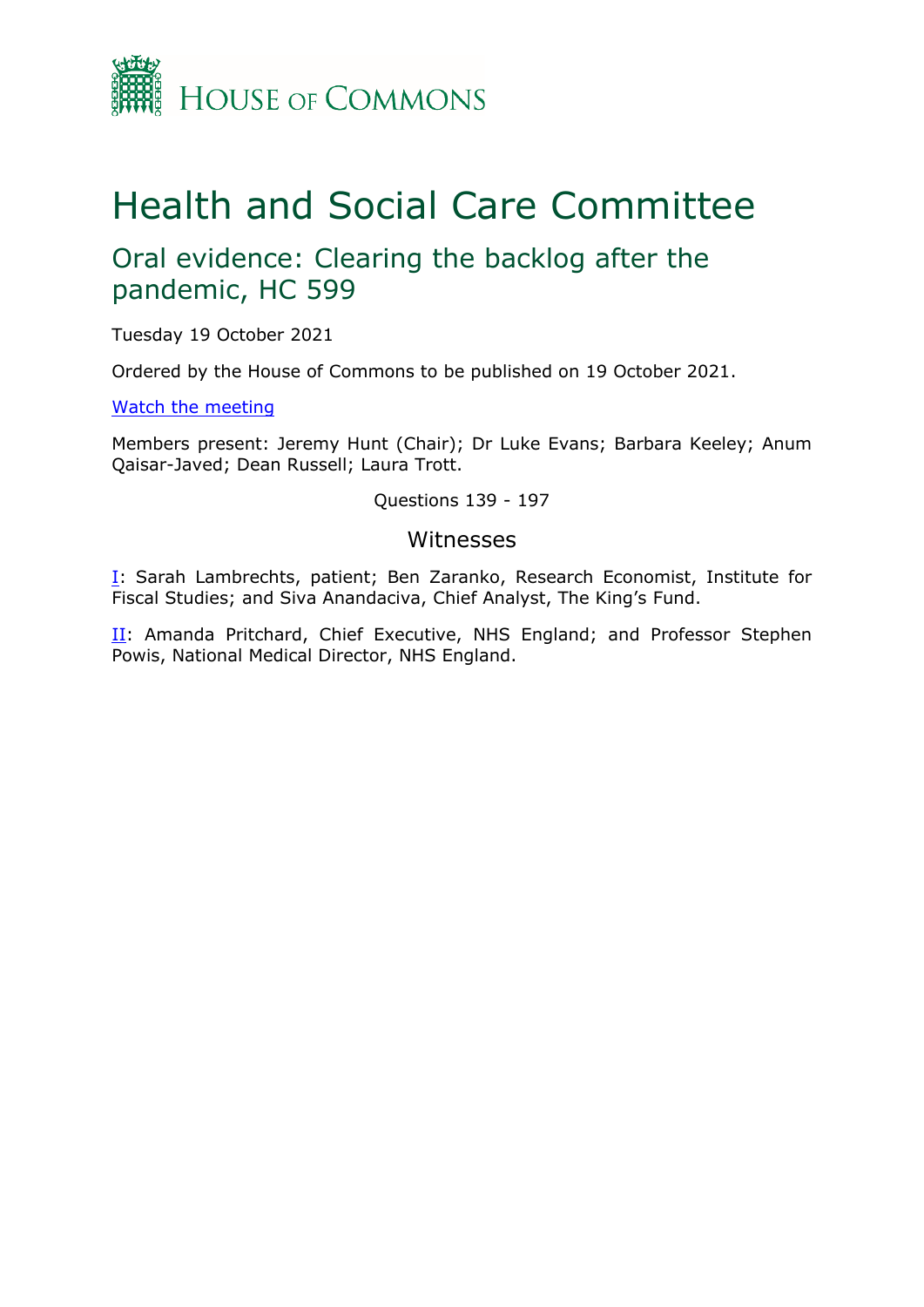

# <span id="page-1-0"></span>Examination of witnesses

Witnesses: Sarah Lambrechts, Ben Zaranko and Siva Anandaciva.

**Chair:** Welcome to the third session of the Health and Social Care Committee inquiry into clearing the backlog in NHS treatment caused by the Covid-19 pandemic.

Later this morning, we will hear from the new chief executive of NHS England, Amanda Pritchard, in her first appearance before this Committee. She will be joined by NHS England's national medical director, Professor Stephen Powis. We will focus our questions on their plans for tackling the backlog and whether they have the resources and the capacity to deliver on that.

Before that, we will take evidence from Siva Anandaciva, who is the chief analyst from the King's Fund, and Ben Zaranko, who is a research economist at the Institute for Fiscal Studies. Thank you for joining us. We are going to probe the adequacy of the Government's funding announcements so far.

To start our session and to give some context to these discussions, we are going to talk to a patient. I would like to welcome Sarah Lambrechts, whose treatment has been delayed by the pandemic. I will ask my colleague Barbara Keeley to talk to Sarah about her experience with endometriosis and how that care was impacted by the pandemic.

Sarah, thank you very much for joining us at this morning's Committee meeting. We are delighted that you are here. You are our very first witness this morning, and you are going to create a very important context for the discussions that follow. As I think you know, my colleague Barbara Keeley is going to ask you a few questions.

Q139 **Barbara Keeley:** Good morning. Thank you for agreeing to give evidence to the Committee today. Could you start by telling us about your condition and your experience of seeking treatment during the Covid-19 pandemic?

*Sarah Lambrechts:* No problem. *[Inaudible.]* I have been diagnosed since 2017. I was meant to receive my second laparoscopic incision surgery at the beginning of March. Obviously, that did not happen, for reasons that we all know. The surgery was rescheduled and then cancelled, and then rescheduled and cancelled again. Finally, I had surgery in August 2020.

Unfortunately, that was not successful, so I had a follow-up with my surgeon that was delayed by about six months because of the impact of the pandemic on the NHS. When I had that in January this year, I was told that, unfortunately, I would have to have further surgery.

I was put on an interim treatment of Zoladex injections. I was on that for about six months, but, unfortunately, it made my condition deteriorate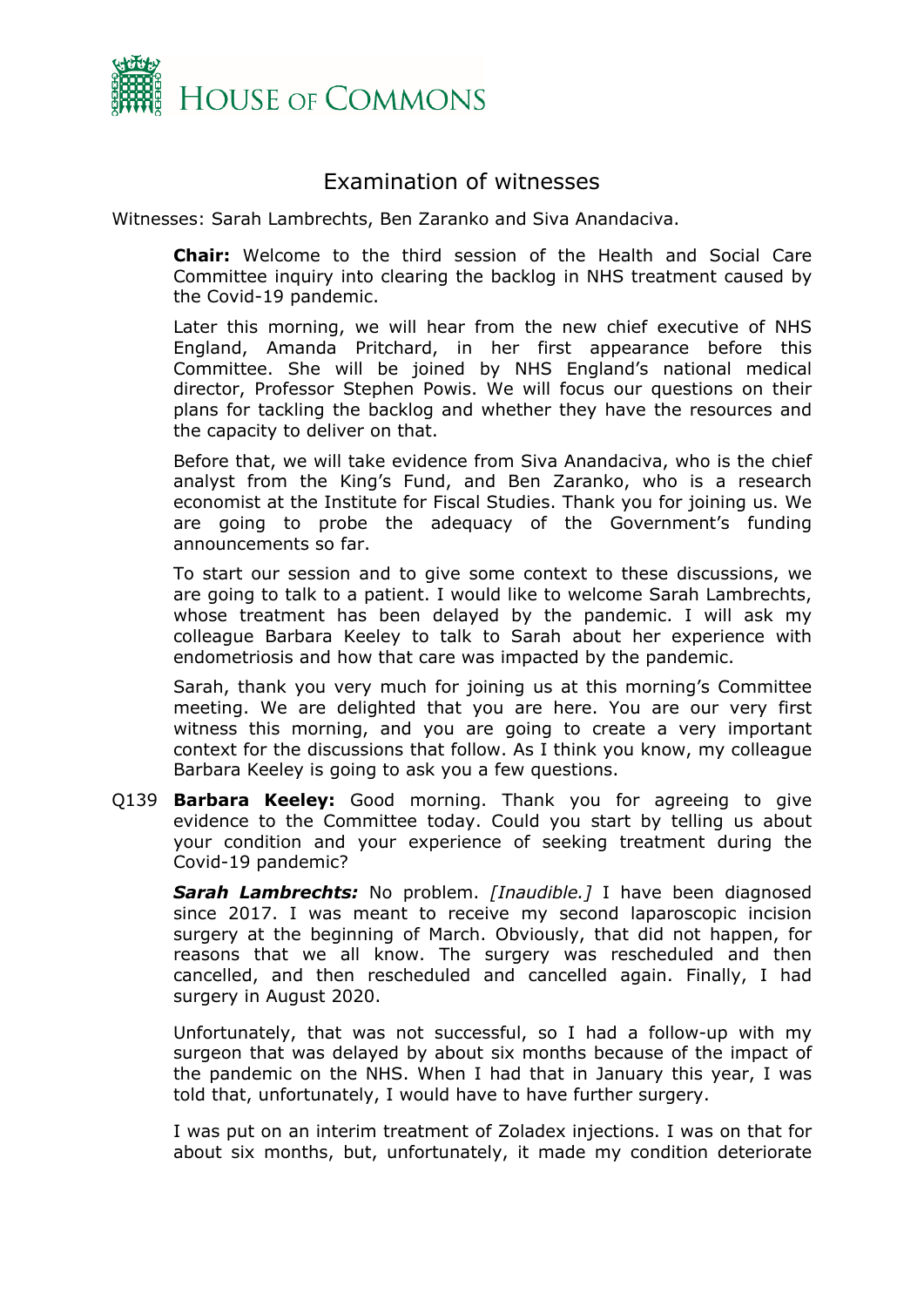

quite drastically because of the side effects and the lack of relief from the pain that I experience. I am currently awaiting my third surgery.

Q140 **Barbara Keeley:** Gosh, that is horrendous. There was a slight sound problem at the start of what you said, and we missed the first part of the sentence. Could you say again the first words that you said to us?

*Sarah Lambrechts:* Of course. I said that I have stage 4 endometriosis. One in 10 women globally have it.

Q141 **Barbara Keeley:** Thank you for describing the treatment. What impact do you think that the Covid-19 pandemic in itself had on the treatment you received? What impact is it continuing to have?

*Sarah Lambrechts:* One of the areas where I would say it has had the most impact is the continuity of care that I receive. There has been quite a big disjoint between my primary care service—for example, my GP and the staff whose care I am under at my local hospital, Saint Mary's in Manchester. It often meant that I was quite in the dark. It felt as if I was walking down a dark corridor and did not really know when I was going to get to the end of it. I was just waiting for a letter to come through the post. It felt like I was on my own, which not only confused me, in terms of how to plan my life around this and how to cope with those feelings, alongside the feelings of isolation from the pandemic, but it had an impact on my mental health. It continually felt like I was taking one step forward and then five steps back.

Q142 **Barbara Keeley:** Is it possible to point out anything that has gone well in your treatment? Has it mainly been things that have not gone well? You have had surgery that has not gone well, and you have had another course of medication that has not gone well. Has anything gone well?

*Sarah Lambrechts:* Yes, there are some things that have gone well. I am really lucky to have an amazing surgeon. Thankfully, I was not reallocated to a different surgeon throughout the pandemic. The continuity of the people I deal with has been fantastic. I have been really lucky to have a dedicated endometriosis nursing team. When I have had communication, they have been absolutely fantastic. They have always made sure that I felt heard, which can often be quite difficult with an invisible illness, particularly among the chronic illness community.

Another thing that has gone well is working with grassroots organisations like Endometriosis UK. The seminars they put on throughout the pandemic to make sure that they could fill the gap in communication have been absolutely fantastic. They have been the guiding voice I have listened to throughout the pandemic in times of uncertainty and lack of communication.

Q143 **Barbara Keeley:** The next question I was going to ask was, what would have improved your experience? It sounds as if a lot of it is about communication. Is that the case? If so, how might that be improved?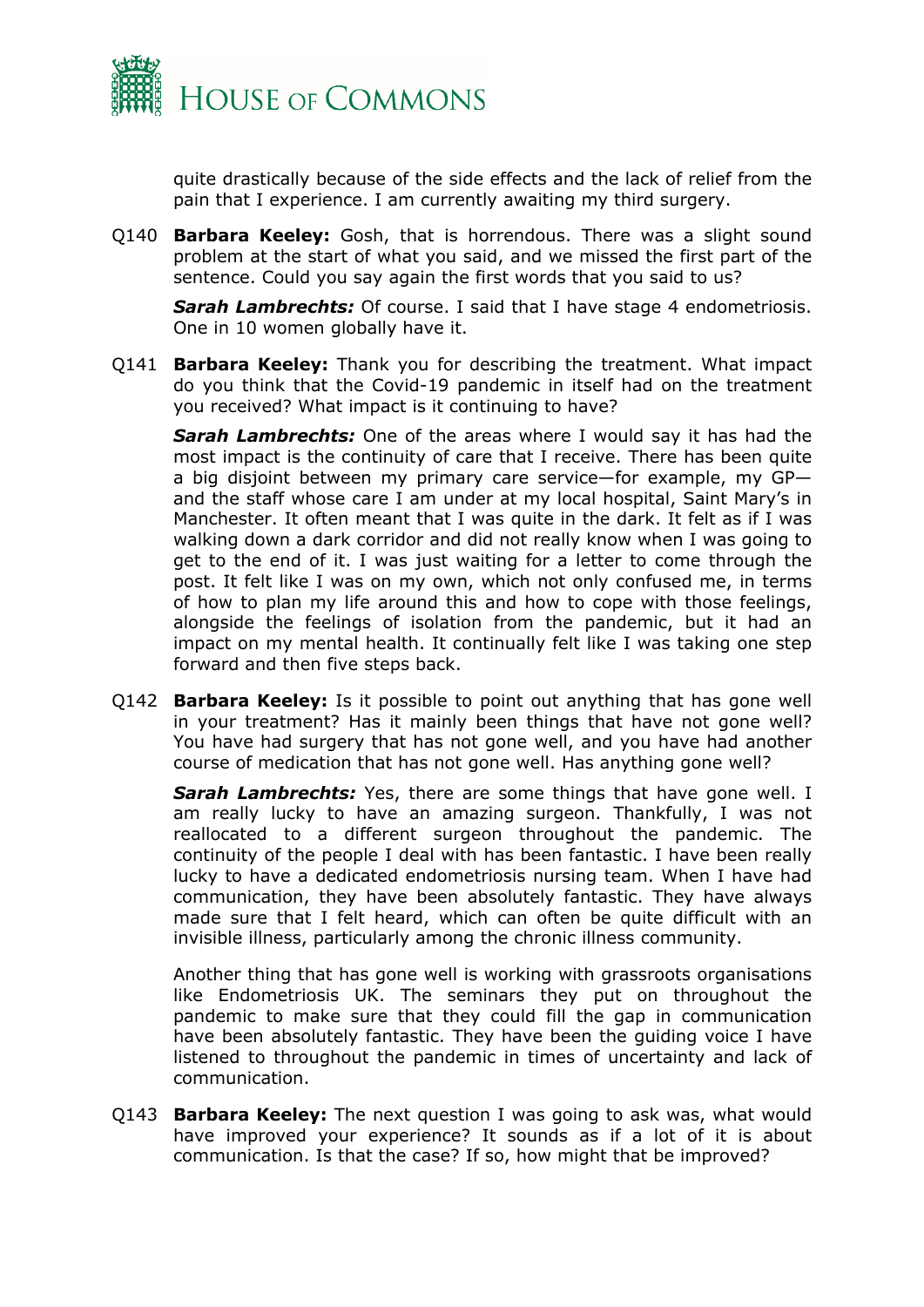

*Sarah Lambrechts:* I would say that the majority of it is communication. Unfortunately, the NHS has been under severe stress during the pandemic, and it has been somewhat inevitable.

The thing with endometriosis is that it is so debilitating. It is a spectrum disorder, so there are days when I wake up, am fine and can go about my daily life, but there are also days when my partner has to help me up the stairs or I cannot dress myself because I am in so much pain.

First, the communication could be better. That could just be regular phone calls, even from primary care providers such as GPs. Unfortunately, my GP was not the best during the pandemic. The second thing that could be better is making sure that there is a level playing field for women trying to access care. There is no continuity. It really is a postcode lottery. I feel that that adds to the uncertainty, because you do not know what you are going to get based on who answers the phone.

Q144 **Barbara Keeley:** How clear do you feel now about what will happen with regard to future treatment that you might need?

*Sarah Lambrechts:* Fifty-fifty. In January this year, when I had the follow-up from my last surgery, I was told that I needed to have another surgery. I would go back on the waiting list, and it would be about 12 months. In September, I had another follow-up, just to check in with me following the symptoms that I experienced during the interim treatment. I have been escalated up the priority list because of the impact it is having on my quality of life. I have now been told that I could be waiting for another 18 months-plus. It is also dependent on how the NHS copes with the winter flu season and the booster vaccinations, and the impact that has on hospital stress. It could be increased even further.

I am 25 years old. For the next 18 months or two years—however long—I cannot plan my life. I cannot plan my career progression. I cannot plan to have a family. I cannot take care of myself some days. The idea of being 27 or 28 and still having no solution and no idea of what the next steps are for me is quite scary.

Q145 **Barbara Keeley:** Thinking about your health and the other areas of life you have touched on, has the impact of your experience of seeking treatment during the Covid pandemic really made a difference, or do you think that some of those things about the treatment would have been the same whether there was a Covid pandemic or not?

*Sarah Lambrechts:* There were historical issues with waiting lists in the NHS already. I have experienced that since I was 11 years old, when I started to have this pain. It is something I have been dealing with for 14 years of my life. However, I think it has been exacerbated by the pandemic.

Pre-pandemic, there was excellent communication. I felt safe. However, during the pandemic there were times when I was completely incapacitated. I could not move. Honestly, I was scared for my life,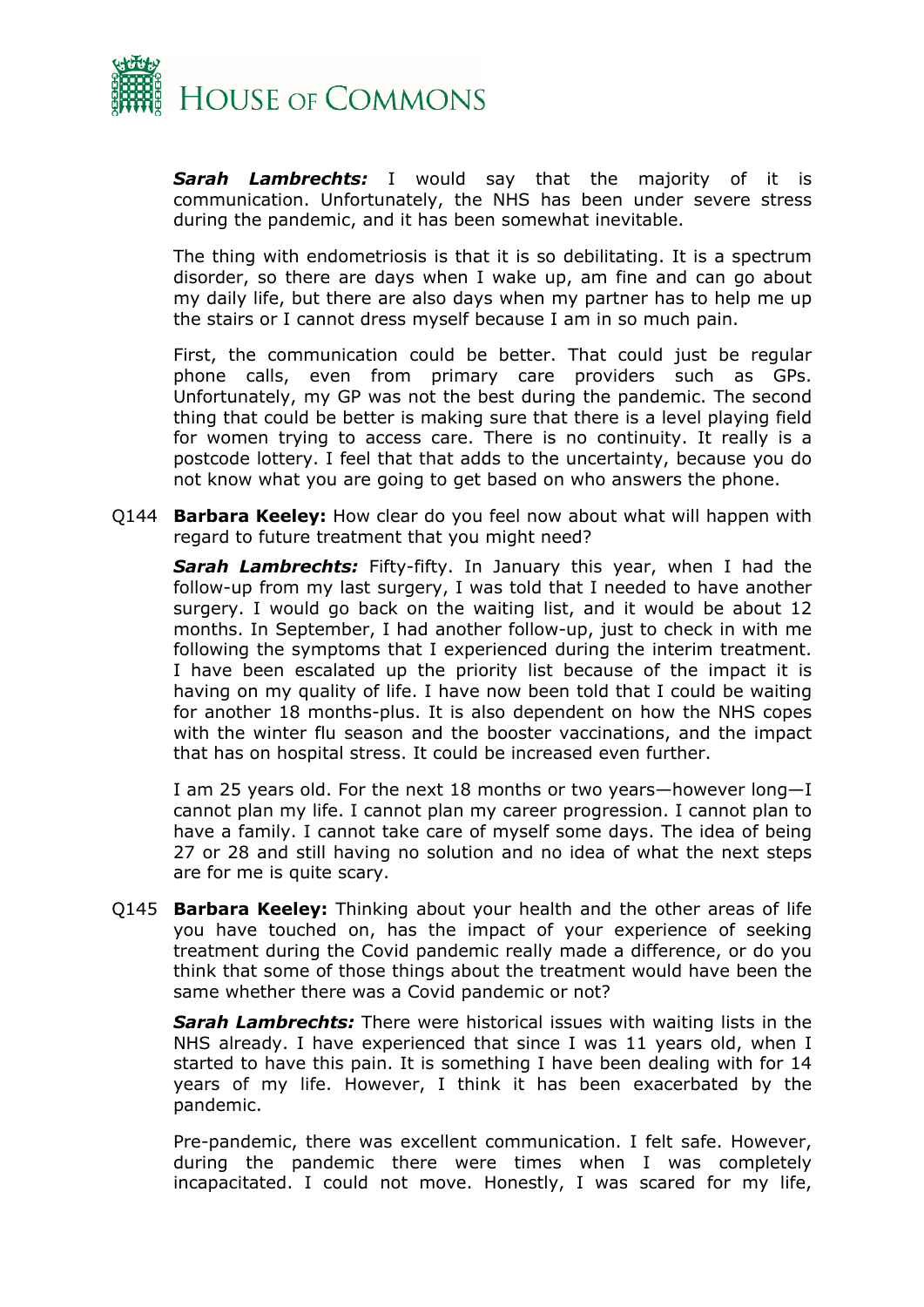

because I thought, "I can't manage this at home, but I can't go to A&E. I can't seek treatment." My GP complained to me that I should not be calling them and that I should just be grateful that I did not have Covid. There were times when I felt completely invalidated. Endometriosis is one of the 20 most painful conditions. That is what the NHS has said, but I genuinely felt at times that I did not matter.

Yes, there were waiting list issues that existed pre-pandemic, but we were given very clear guidelines—"This is when you should expect to wait. If there is no progress, we will call you"—and we always got a call. Now that does not exist. I feel that I will be waiting for years and that I cannot progress with my life.

Q146 **Barbara Keeley:** That is really difficult. Overall, if you could make one recommendation to support people whose treatment has been impacted by the pandemic—maybe other women, like yourself, with endometriosis—what would that recommendation be?

*Sarah Lambrechts:* Obviously, the first thing would be to have a good communication plan, to make sure that not just women with endometriosis, but anyone who experiences any form of waiting list within the NHS, has a clear idea of what to expect going forward so that they can plan their life.

Secondly, there should be funding for organisations like Endometriosis UK that provide support on a community-based level, be it through seminars, webinars or support groups. I am part of the Manchester support group. It is invaluable because they are the people we turn to when the NHS fails.

Q147 **Barbara Keeley:** It has been very valuable for the Committee to hear your experience this morning. I should tell you that I had endometriosis myself. It dogged me for years. I had a similar litany of surgery and other treatments, so I know where you have been with this. I hope your next course of treatment is better.

It should help you to know that we were due to have a debate on endometriosis in the Houses of Parliament yesterday. We did not do that because our colleague David Amess tragically died. In fact, David was an MP who started an all-party group to work on issues of endometriosis, so it is being covered here.

Can I wish you all the best for your treatment? We will be thinking of you when we are having that debate in a couple of weeks' time. Thank you.

*Sarah Lambrechts:* Thank you very much.

Q148 **Chair:** Thank you very much for joining us, Sarah. We really appreciate it.

Now that we have had that important context, let me talk briefly to a couple of experts who are also going to help to set the scene before we talk to the chief executive of NHS England, Amanda Pritchard, at about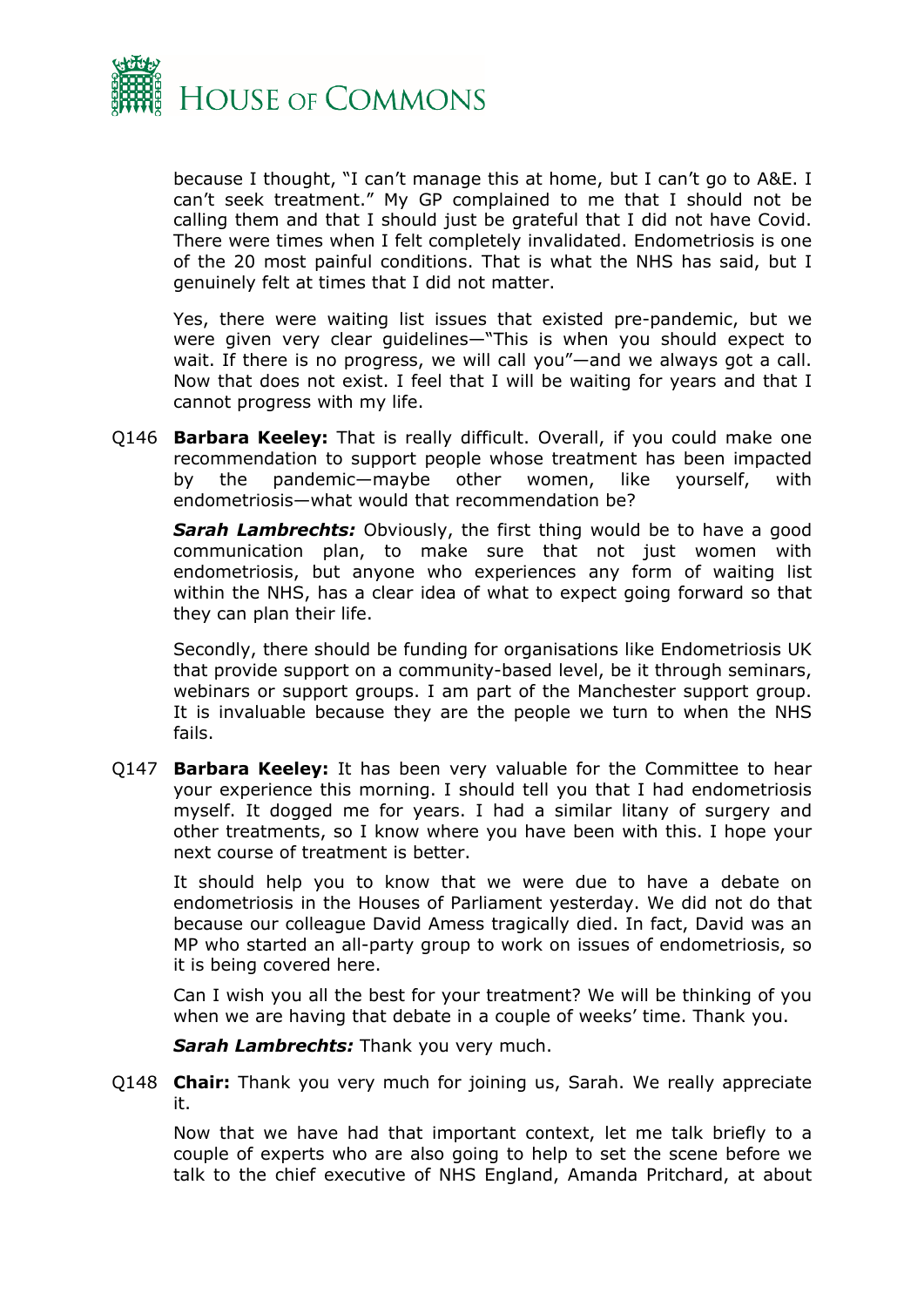

quarter past 10. We have Siva Anandaciva from the King's Fund and Ben Zaranko from the Institute for Fiscal Studies.

I would like to start with you, Ben. You are expert on maths and numbers. I am going to try to summarise in very layman's terms what I think you said when you published your data last week. Broadly, the new health and care levy is going to raise £12 billion a year. That is what the Government say. Social care will get about £1.8 billion a year, on average, over the next three years, and the virus costs about £5 billion a year, so, broadly speaking, there will be around £5 billion a year to deal with the backlog, which is what this inquiry is about. First, have I got my maths right? Secondly, is that enough?

*Ben Zaranko:* The £5 billion a year we have come up with for the pressures and virus-related costs for the NHS is not just for dealing with the backlog. It also extends to other things, like the mental health impacts of the pandemic and some of the impacts on staffing.

To construct the cost of how much we think is needed for the backlog, we have done a very detailed, bottom-up cost exercise. I can go into detail on that, but I suspect you would rather I didn't. Basically, we look at the specific types of activity, procedures and operations that we think would have happened in the absence of the pandemic but did not. We can cost all of those and combine them with assumptions about how many of the missing patients will come back and whether there is a cost premium associated with treating people now because of the need for more agency staff or making greater use of private sector providers.

Our central estimate is about £2.5 billion per year, which is £7.5 billion over three. On our best estimate, which, I should emphasise, is subject to massive uncertainty, that should be enough to deal with the missed activity, to get on top of the backlog and to have waiting lists more or less back to where they were pre-pandemic by the end of three years. There are also extra costs associated with the virus for the NHS. Altogether, those come to about £5 billion a year, under our estimates.

If you want to assess the adequacy of the Government's spending announcements, there are two parts to that. First, there is money specifically implied for dealing with the backlog. There is about £8 billion over three years. On our estimates at least—I should emphasise that other organisations disagree—that ought to be enough to deal with the backlog. Secondly, there is the money for the NHS overall. There, the Government have announced just over £10 billion for the next two years. Again, we think that is about the right amount.

Our concern is about the final year, 2024-25. If you had asked me prepandemic, "What will the NHS budget be in that year?", I would have guessed about £160 billion. Now that NHS England is set to have a budget of  $£160$  billion, it is as if it is getting the budget that we thought it would have if the virus had never happened. To us at least, that implies almost nothing for dealing with ongoing Covid costs, should they still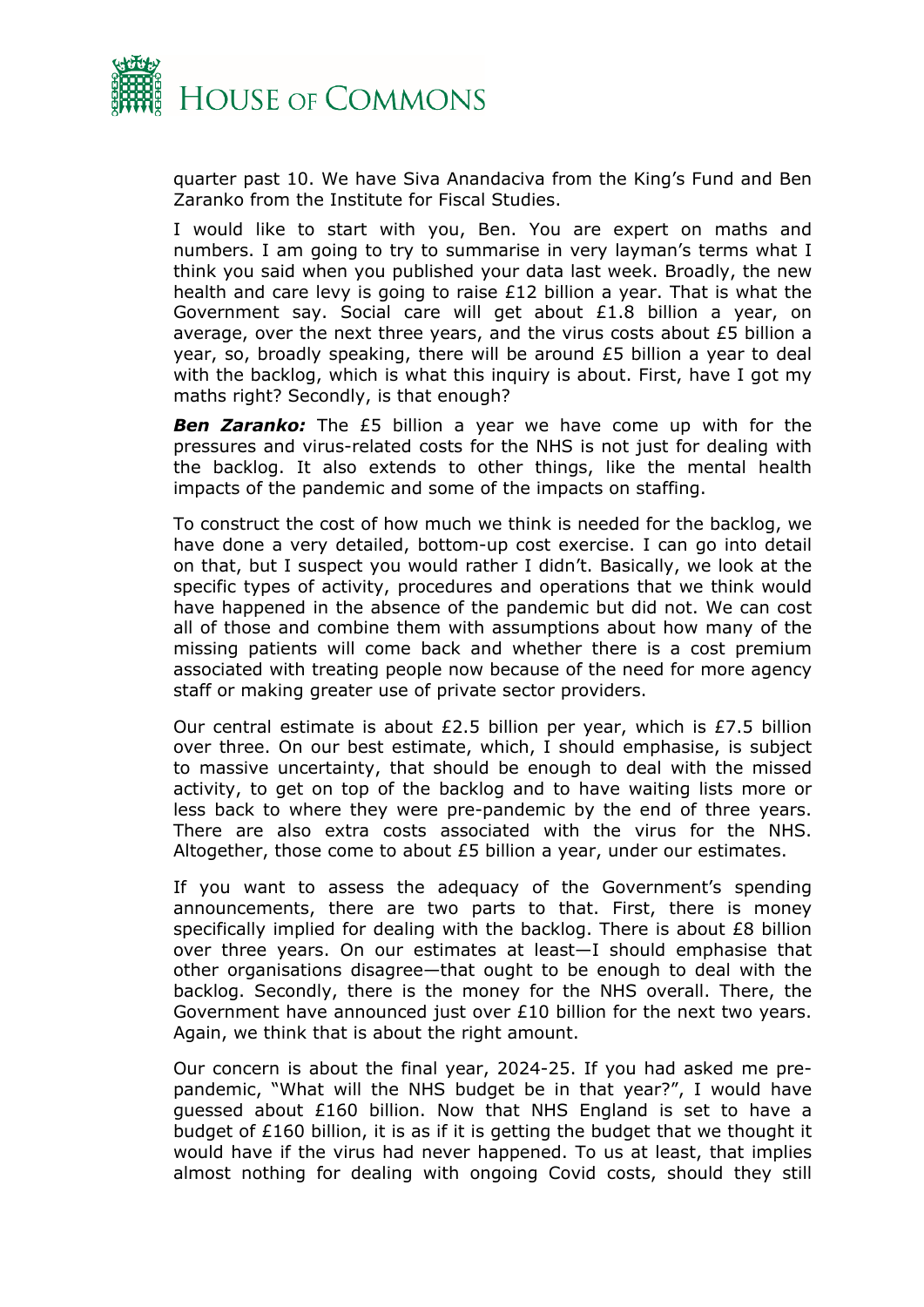

exist at that point. That implies that, if those costs exist, we will be meeting them from other budgets, so we think that there could be a shortfall of something like £5 billion in that year.

The very simple summary is that it looks like enough to deal with the problems in the short term, but in the medium term that may no longer be the case. Either savings from elsewhere or future top-ups could well be needed.

Q149 **Chair:** Did you do any analysis of whether we actually have the extra doctor and nurse capacity in the country to provide the extra £2.5 billionworth of care that will be needed to deal with the backlog?

*Ben Zaranko:* That is perhaps the most important question in all of this. It is all very well throwing money at the problem, but if there is no one actually to deliver the care, we will not get on top of the issue. We have not done the same level of detailed analysis of whether the staffing is there, but we know, for example, that we entered the pandemic with 40,000 nursing vacancies in England, and so on.

We think that the funding of £7.5 billion over three years ought to be enough to increase activity by about 10%, relative to what was previously planned. On our modelling, under some assumptions about how many missing patients will come back, that should also be enough to get waiting lists more or less falling again and on a positive trajectory, closer to where we would like to be. It is not as if we are asking for 50% more capacity overnight. To us, 10% is something that seems to be within the realms of possibility.

Q150 **Chair:** It is interesting that they say that they are going to get it up by 30%.

*Ben Zaranko:* By 30% by 2024-25, relative to 2019 levels; 10% above what was previously pencilled in under the long-term plan, as I understand it. We think that 10% will no doubt be challenging, but seems achievable, whereas much bigger numbers may not. Siva may have more thoughts on the staffing situation specifically. It is no doubt a challenging target, but it feels like this is the right time to be ambitious. To us, at least, it feels like it ought to be potentially achievable.

Q151 **Chair:** Let me bring in Siva, before I bring in my colleagues. Broadly, I think that Ben is saying that the IFS analysis is that the money is enough, but we don't yet know, certainly for the first two years, and there is a big question mark over staffing levels. From the King's Fund's perspective, do you broadly accept that?

*Siva Anandaciva:* I do. Could I make a few points? Like Ben, I am here mainly to talk about funding and money. There were bits of Sarah's testimony that are clearly not a money issue. They are about culture, quality of care and communication with patients, which are much more important than money.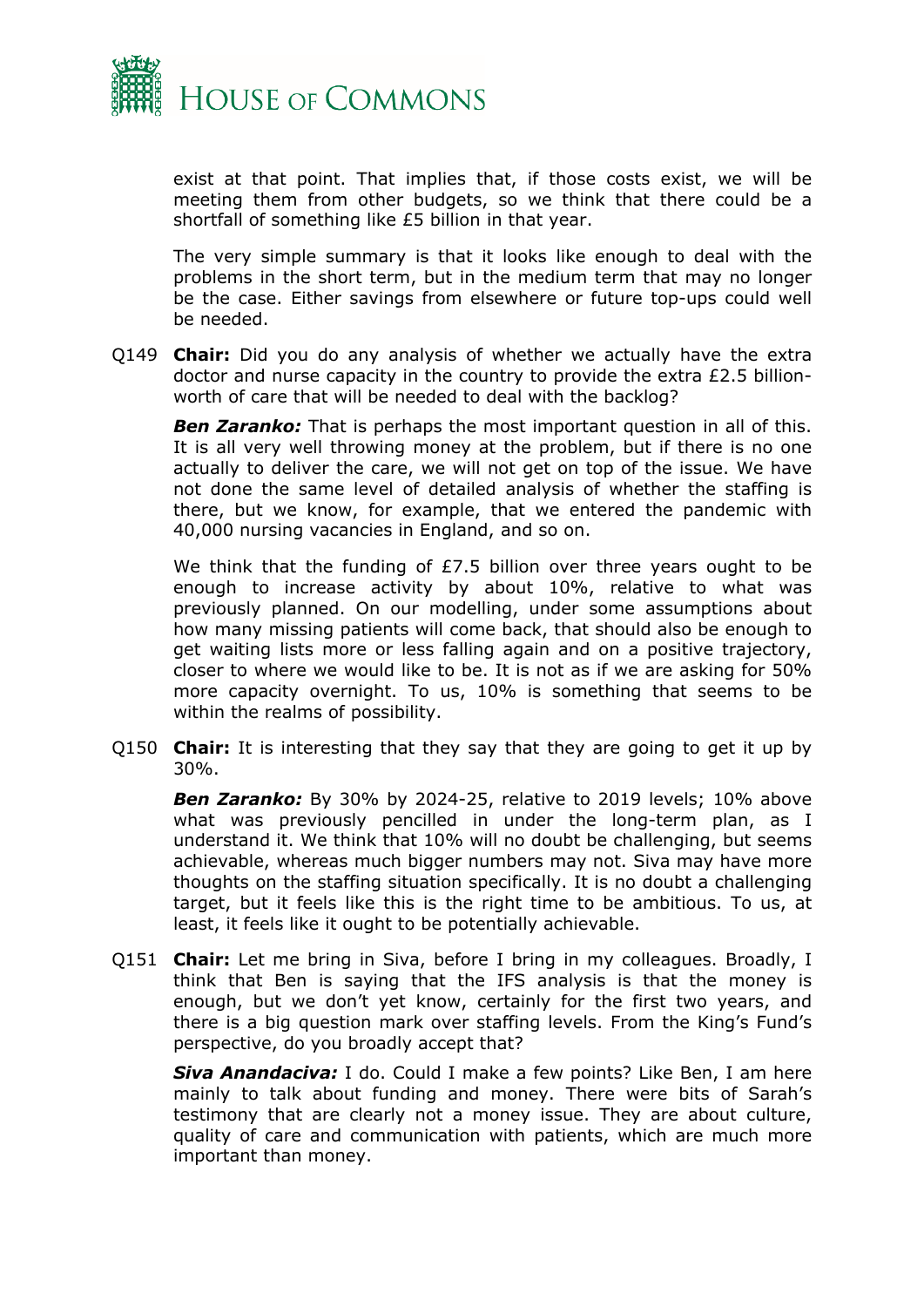

On the money itself, the first thing I would say is that nobody knows. Nobody knows whether it is enough, really, because so many uncertainties remain over how many of the people who did not present for care, or were not able to, during Covid will come back and request treatment, and over what time period.

We have to try to break through that uncertainty with models. Most of the models I have seen suggest that the amount of money that the Government have provided is in the right zone, if your level of ambition is not to see 92% of people within 18 weeks, which is the constitutional standard—what has been promised to patients—but is a bit lower: to return to the performance levels that were in place before the pandemic. If your ambition for how quickly you are going to do that is also lower—if you are looking at putting the NHS on the path to delivering that level of performance in five to seven years, not clearing the backlog in three to four years—£8 billion over the next three years is in the right zone.

The second bit of your question was about what happens when these models meet reality and where the staff are coming from. Again, the honest answer is, "We don't know." We are still waiting for the national plan. We know that it is meant to buy 30% more activity, but we have not seen the national plan that translates the £8 billion into the extra staff and facilities that will deliver it.

From the local systems I have been speaking to, I think they are confident that they can spend the money in a way that delivers value for taxpayers. They are dividing what they are doing into two buckets. One bucket is quite traditional and familiar: paying existing staff more to work on weekends and evenings and to deliver Super Saturdays, Back2Backs and Bones R Us clinics; outsourcing to the private sector, where that is possible, accepting that staff work in the private sector who are also working in the NHS; and increasing international recruitment, particularly from countries outside the EU.

The second bucket of activities is also important. This is where the fact that we have a three-year settlement for the NHS gives you some certainty to plan. It is about investing in community diagnostics and some of the things that will separate planned elective care from emergency care, so that, as winter pressures rise, you do not have operations cancelled. Those are areas where you can spend the money as well.

Q152 **Chair:** This is the final question from me. You talked about what we heard from Sarah, and rightly said that it is not just about money, but about culture. The enormous waiting lists that we have now are the highest that they have been for 15 years. Are you at all concerned that the last time we had a big effort to bring down waiting lists we ended up in some parts of the NHS with a targets culture, which had unintended consequences— namely, things like Mid Staffs? Is there a danger that the safety and quality of care will be sacrificed in a big push to get numbers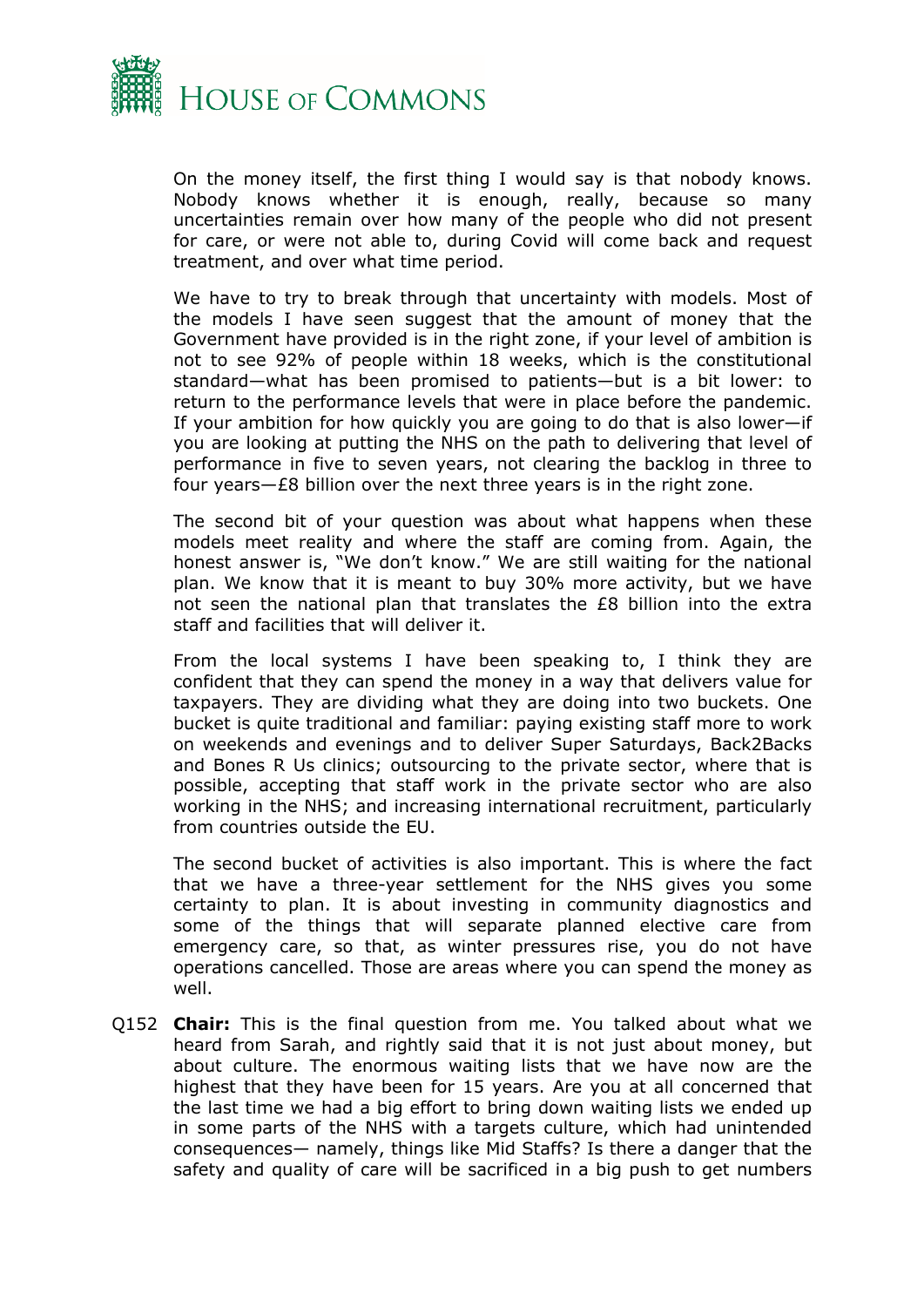

#### down?

*Siva Anandaciva:* Good question. It is a real concern. When I started my career in health, it was just after Lord Darzi had started a review to put quality at the heart of the NHS.

First of all, there are different aspects of quality. There is safety, there is effectiveness and there is experience. On safety, there are certain hygiene things that will not go, regardless of whether the waiting list is 15 million or 5 million people. People are not going to stop doing safe surgical checklists, but as the push to deliver activity, activity, activity increases, there need to be things like balancing measures. For example, some A&E departments measure not just how quickly you are seen—the four hours—but the proportion of people who reattend within seven days, so it is not just about fast care, but about getting the right care.

On experience, when I spoke to someone who manages one of the largest waiting lists in England, she said that her job is going to change fundamentally. It is about getting better at communication, reducing anxiety, helping patients to feel like waiting is an active and shared process, not a passive process, and not leaving people in the dark, as Sarah was.

The third component, which is probably the one I am most worried about, is effectiveness. That comes partly from speaking to some clinical and medical directors. One gastroenterology team said that after the first lockdown they as a clinical team sat down and probably did more work on the Too Much Medicine agenda than they had done in the previous five years. They reviewed patient notes and said, "We're not going to be able to see this patient for a medical or surgical intervention, but did they need that medical or surgical intervention in the first place?" One of the clinicians said that the minute the dial started to get turned back up, those conversations stopped, and it was about how to get people in and out of hospital as quickly as possible. I worry about some of the conversations on clinical effectiveness and what matters to patients being dialled down, as activity, and that pressure and focus, is dialled up.

**Chair:** Thank you.

Q153 **Dr Evans:** I have a quick question for Ben, to pick up that point. Does your analysis look at productivity, and is it based on productivity currently within the NHS or on improving productivity?

*Ben Zaranko:* If anything, we allow for a hit to productivity, at least in the near term, from the need for ongoing infection control measures, perhaps the need for patients to be spaced out more and staff to change their PPE more often, all the sorts of things that slow down an already very busy team. We have allowed for some additional costs from that.

You asked about increased productivity. The healthcare system is extremely complex, and it is extremely difficult to try to put one number on what productivity means in healthcare. I am sure that you could make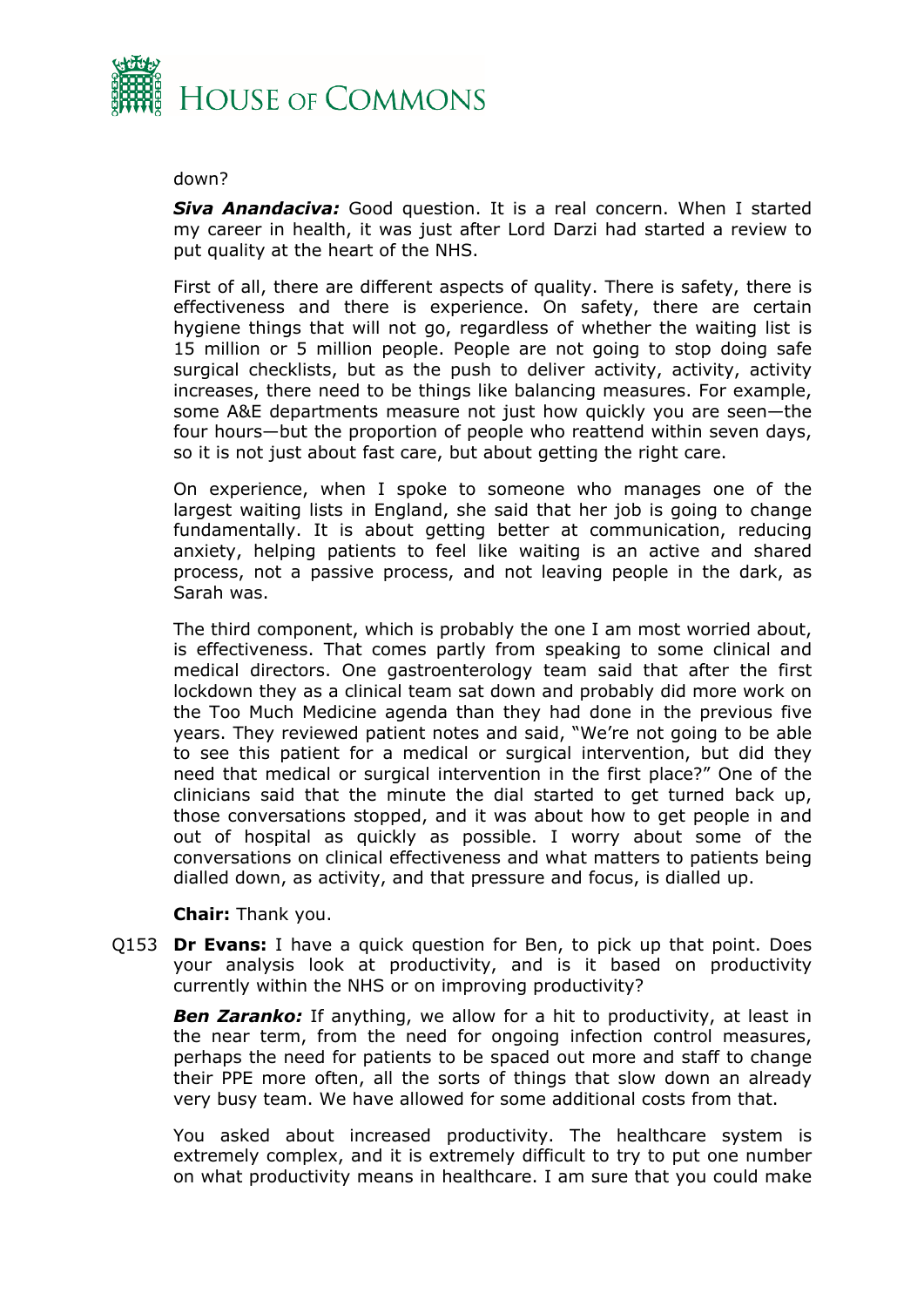

the case that, with improved productivity, you could see more people with the same amount of resources. In the immediate term, at least, we think that you will be able to see fewer people with the same amount of resources. Boosting productivity and finding ways to do more with less will clearly be central to NHS recovery.

Q154 **Dr Evans:** That's right. There are trailblazing hospitals that are currently trying to get to 120% of their capacity. My local hospital is among those. That is why I asked the question. On the basis of history repeating itself, under Labour Governments one way was to put in extra funding. There is a big worry from politicians and the public that we are putting in £36 billion, but how will we see improved access and improved speed of operations in three years' time? Are there any tangible thoughts about how you break that productivity down from a financial perspective?

**Ben Zaranko:** When the Treasury is writing such a sizeable cheque to the NHS, it will clearly want there to be strings attached and clear, identifiable targets and goals for things that should be achieved. The ambitious national target for activity levels is a good example. Delivering a 30% increase in volumes of activity by the middle of the decade relative to pre-pandemic levels is ambitious. That is huge, and it is something you can measure the NHS against. Those sorts of things are valuable.

Clearly, as you delve deeper within the system and look at individual specialties, hospitals or cases, there will have to be differences and flexibility, but there is a level of ambition at national level. That is to be welcomed. We should be able to hold the NHS to account on that and observe whether it is actually delivered.

Q155 **Dr Evans:** That is really helpful. It leads on to my question for Siva. Given your background, do you think that the NHS is in a position to have time to think about productivity? You already hinted at it perfectly in your example about whether patients should get the care that is provided to them. Does your organisation have any thoughts about how we can improve productivity, to make sure that decisions are right both for patients' long-term care and for the taxpayer and the NHS?

*Siva Anandaciva:* Good question. One of my biggest concerns, which I know the Committee has talked about before, is headroom—the amount of headroom that you have in the NHS to plan and consider changes to how services are delivered. I vividly remember visiting an A&E department and being shown around by the general manager. You could not take two steps down the corridor without someone popping out and saying, "Ben, where's my bed? Have you found my bed yet?" Eventually, I just had to say, "Do you know what? You've got better things to do than show me around." Carving out time for headroom is one of the great limiting factors.

In the systems we have been working with, we have seen two things. The first is an understanding that systems are not magic. They will not solve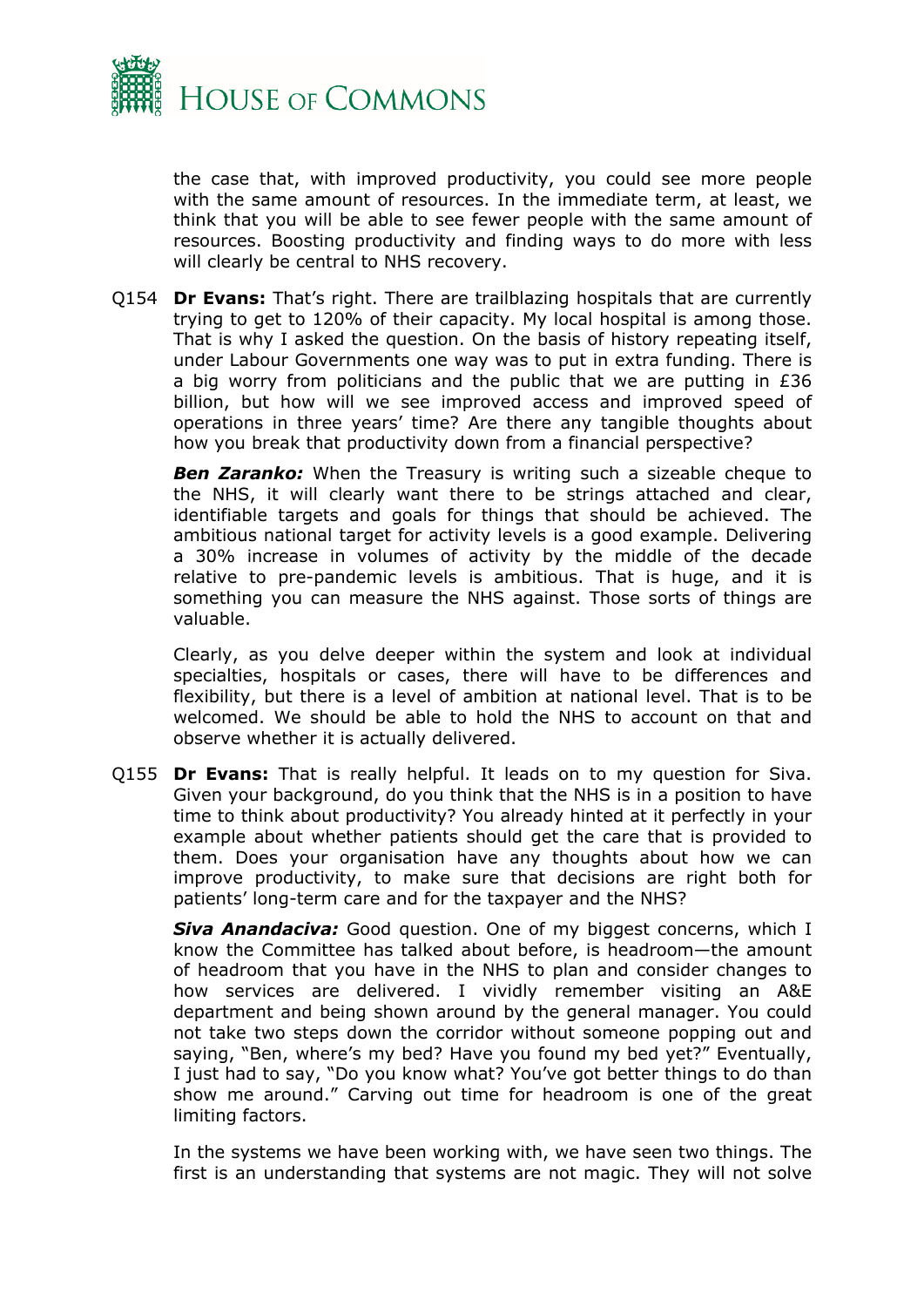

all the problems facing an individual clinical team. There should be a real focus on giving teams support, perhaps through quality improvement training, on how you take a patient pathway, remove waste and have the most streamlined, leanest process possible.

The second thing, which has been a feature of the last two years, accelerated by the pandemic, is what we can do as a system that no individual organisation can do by itself. It could be things like designating one part of our system as the place where we do vascular surgery at scale, to deliver both better efficiency and better clinical quality and safety, and separating hot, emergency procedures from cold, planned procedures. Those are the sorts of moves that we are starting to see as a system. It is also about reducing duplication and waste and standardising how things are done. The system working aspect of how the backlog is going to be tackled is one of the factors that we did not have 20 years ago under the new Labour Government, when backlogs were being tackled in a different way.

Q156 **Laura Trott:** Thank you both for coming. You have stated that you believe that the Government funding will be broadly adequate to cover the backlog, but that huge uncertainties remain. One of the key uncertainties is the number of patients coming forward for treatment. Can you talk the Committee through what you think some of the other big uncertainties are, which would mean that the funding would not be adequate?

*Ben Zaranko:* We think the biggest is the question of how many of the missing patients remain. One thing to add on that before I move on is that the national level data so far indicates that there is no sense of a huge rush of patients trying to get in. The number of people joining the waiting lists, at least in the national figures, is still below where it was. In August, it was still at 93% of where it was in August 2019. There is no sense that people are flooding forward for treatment. That might be good if all you care about is the length of the waiting list, but you might be concerned about the people who are perhaps not getting the care they might benefit from.

There are many other big uncertainties. Another huge one, of course, is the future course of the virus and the extent to which that requires both people to be directly treated for Covid and ongoing infection controls. There is spending on PPE and all those things that we cannot know with any certainty in advance. There are also uncertainties about the size of any sort of associated cost premium—in economist-speak, the marginal unit of care—so that for every additional person you want to treat it might become more expensive if you have to spill over into new facilities or make greater use of bank or agency staff by using independent sector providers. Other organisations, doing similar exercises, have reached different numbers for those things.

Finally, are the missing patients who return going to be in need of more intensive care? Are more of them going to need to be admitted than we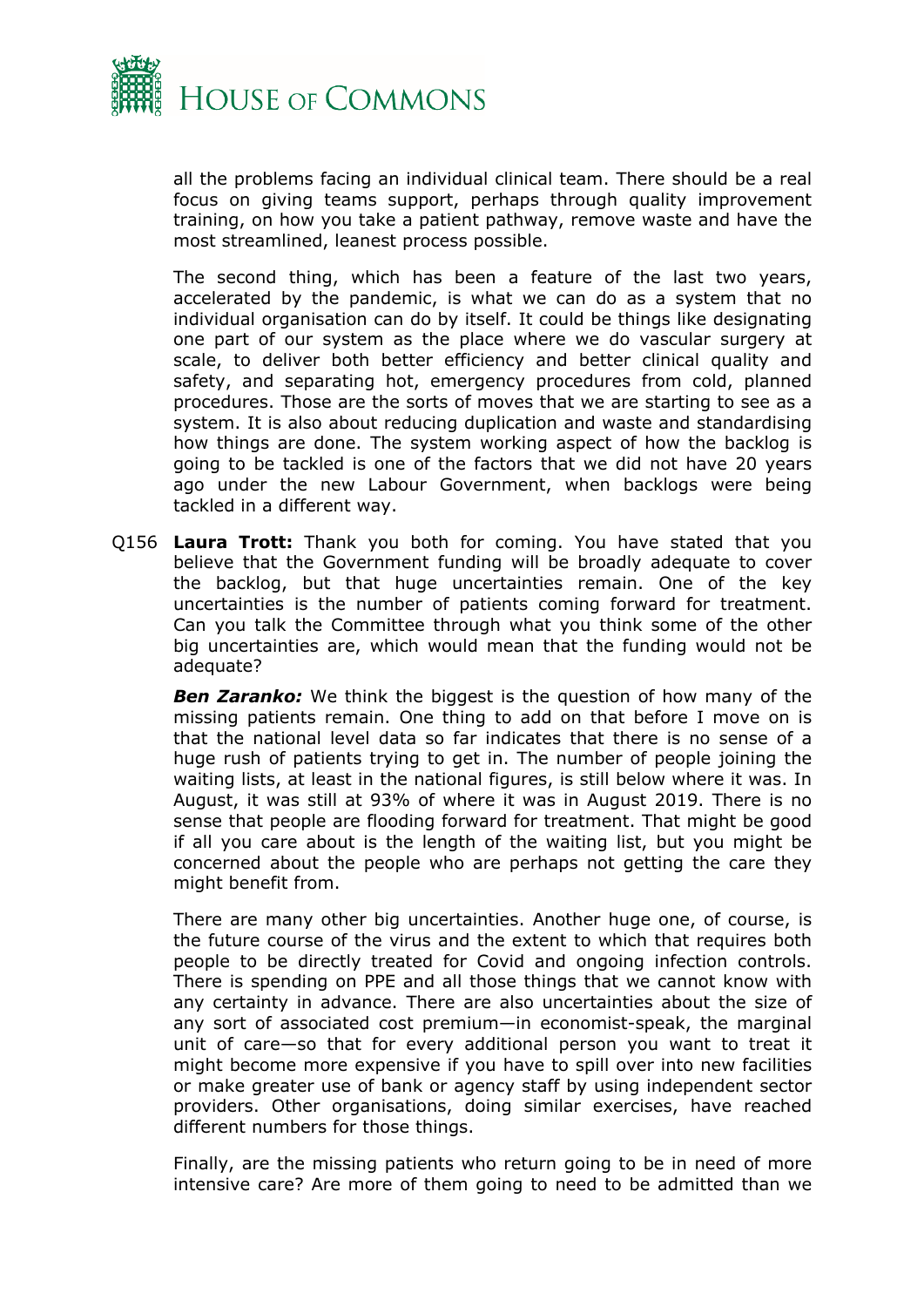

might previously have expected because they have waited longer? Will some of those people's conditions have resolved themselves? Will the treatment mix have changed? I guess that is the short version.

There are all sorts of uncertainties about these things, to which we have tried to test the sensitivity of our numbers, but ultimately they cannot be known for sure.

#### **Laura Trott:** Thank you.

*Siva Anandaciva:* I would probably raise four issues. The first is the same as Ben was saying about the volume and profile of the demand. The second is the acuity of demand. We do not know how serious the cases on the waiting list are. We have anecdotal evidence that patients are deteriorating and that their conditions are getting worse, so there are interventions that you need to make them better. Looking at the waiting list is a very dynamic process.

The third thing is supply. Again, it is incredibly hard to quantify, but staff have just had to run ultra-marathon after ultra-marathon. At what point do staff reach breaking point and we start to see exit from the healthcare system? That is very hard to predict and model.

The fourth thing is Covid, because we are still not out of the pandemic. I cannot remember how many winters I have been through saying broadly the same things about winter pressures in the NHS. It used to get really bad when we had a bad flu outbreak or norovirus. With Covid, I was speaking to one trust where basically the entire anaesthetic team was taken out by Covid, so the theatre shut down. You cannot do anything else. I think Covid is such a game-changer that the path of the disease will be the single biggest factor affecting whether the funding is adequate or not.

Q157 **Laura Trott:** We have Stephen and Amanda sitting behind you, who are in our next panel. What should we, as a Committee, be asking them about funding for the NHS?

*Ben Zaranko:* Are there any other areas of Government which have not got a three-year settlement from the Treasury already and are not benefiting from a manifesto-breaking tax rise to pay for additional funds that, if not adequately funded, might spill over on to the NHS? I guess the most obvious would be local government. If local government is squeezed to accommodate an ever-growing NHS budget, are you concerned about the possibility of inadequate social care spilling out on to hospitals and other health services?

Q158 **Chair:** Thank you. Siva, briefly, on that.

*Siva Anandaciva:* I would be interested in knowing this. The Government have given £8 billion to tackle the elective backlog and have said that they want to see activity rise by 30% by the end of the period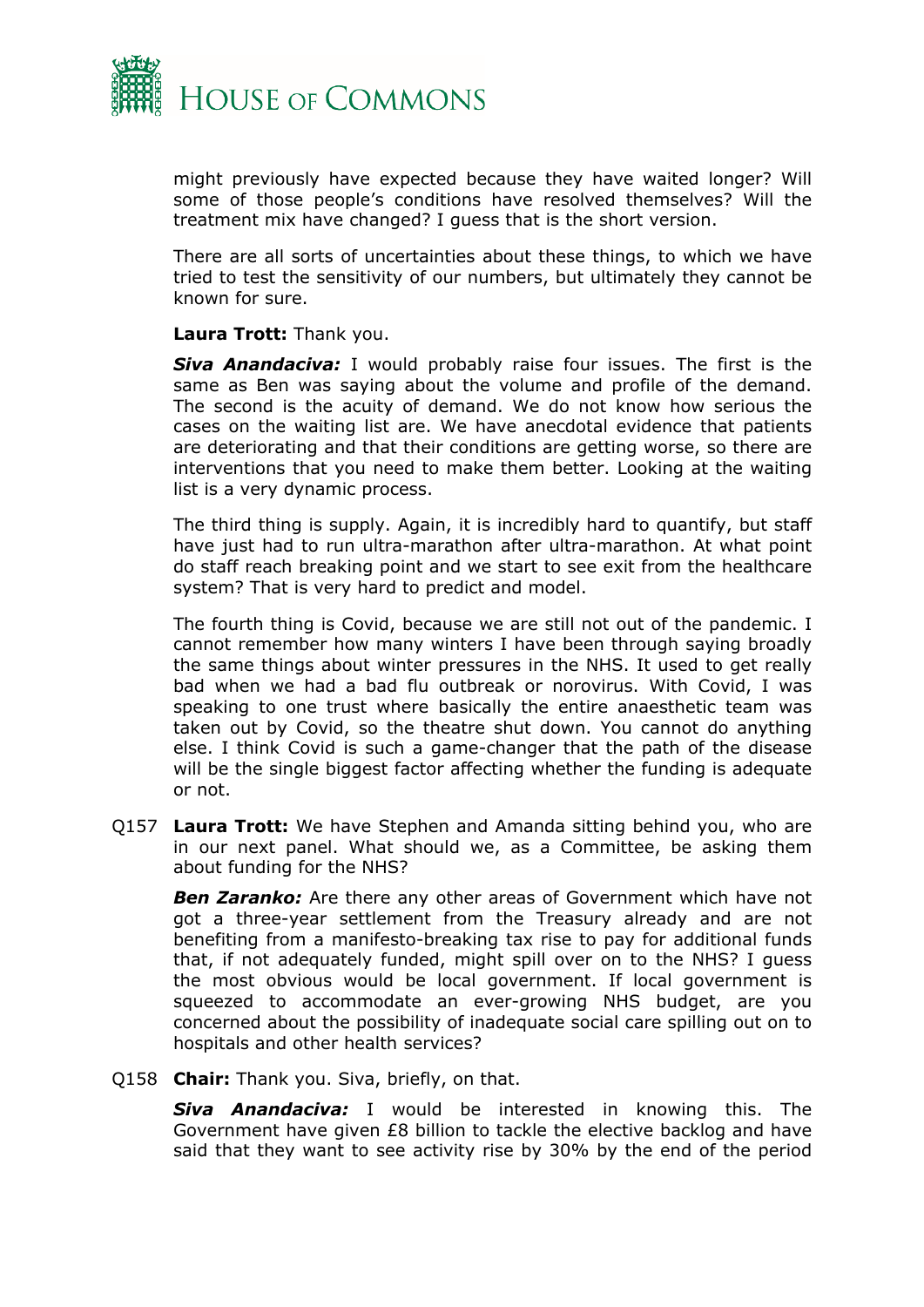

because of that. What is the plan, the connective tissue that translates the money into the reality of extra activity?

#### **Laura Trott:** Thank you.

**Chair:** A brief question finally from Barbara.

Q159 **Barbara Keeley:** I have a couple, but I will try to be as quick as I can. First, I want to ask about the distribution funding. Covid hit the poorest areas more, and those areas have the longest waiting lists according to your recent work with Healthwatch England. Should the distribution change? Should we have a different formula, recognising those two factors?

*Siva Anandaciva:* Good question. The formula by which funding is flung to systems across the country takes into account the deprivation of the populations. I think the questions we are asking systems are, "Do you understand the profile of need in your population?" and, looking at waiting lists by deprivation, ethnicity and factors like learning disabilities, "Do you really have a detailed picture of what your waiting list looks like?" Secondly, "What action are you taking with the money that is already available to make sure that whatever action you take to tackle waiting lists does not widen health inequalities but reduces them?"

We have run the numbers, but from some of the conversations we saw the classics of making every contact count. You have hospital staff who go to food banks and say, "If you want to treat the most vulnerable parts of your population, you have to go out and find them." It is about proactive case finding and seeking people out.

We can look at how the money is allocated to different systems and different population groups, and I would say that as much should be done to change how the money is being used operationally on the ground to understand and meet the needs of more deprived communities.

Q160 **Barbara Keeley:** A quick question to Ben, if I may. There are clearly worries in the care sector that funding for social care of just under £2 billion will be insufficient to deal with the pressures they face. I think you just touched on it. What do you think is the risk to the care sector in the NHS if social care remains inadequately funded?

There is an extra point to throw in about distribution. It is looking clearer that the social care funding will go to certain parts of the country. It will go to self-funders, given that 90% of the funding is going through the cap on care costs. That is a further imbalance added to the imbalance I have just talked about with Siva.

**Ben Zaranko:** That is a huge amount to cover. I will have to be really quick. The money will not be sufficient to achieve everything that the Government have stated they want to achieve. It will be sufficient to achieve some of that, but it will not be enough to increase fees paid to providers, improve pay and conditions for care workers, meet the cost of the cap and the more generous means test or to relax the needs test so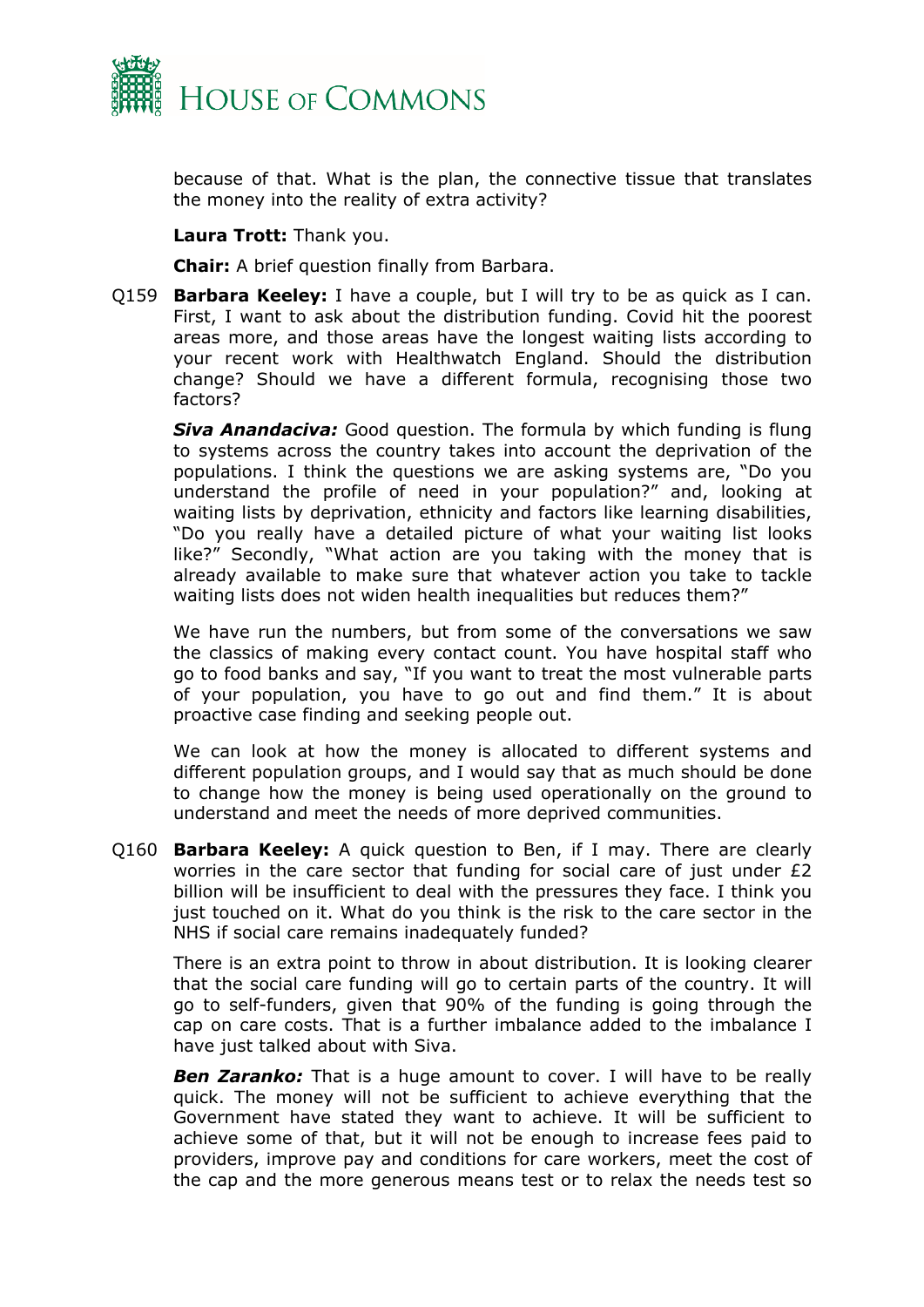

that more people get the care they need. It will not be enough to achieve all of those things. The Government will have to prioritise. Yes, the cap will primarily benefit people who are wealthier, but the more relaxed financial means test will benefit people of more modest means as well. It will not just be the very rich with houses in Surrey, which seems to be the trope.

The idea seems to be that this is £12 billion a year, and at the start about 85% of that is going to the NHS. Over time, that balance will shift and more and more will go into the social care sector. I would be concerned about whether that actually ever materialises, or whether—let's assume we are right that the NHS might be about £5 billion short in 2024-25—if we are right and that £5 billion is found from the health and social care levy, social care providers will be the ones perhaps making up for that. I would be concerned about whether, given the lessons of history, that money for social care will actually materialise on the scale at which it is being promised, or at least implied.

#### **Barbara Keeley:** Me too. Thank you.

**Chair:** Thank you both very much for joining us and setting the scene. It has been very helpful and useful. We will feed your comments into our next set of questions to the new chief executive of NHS England and the medical director of NHS England. Thank you both very much for joining us for this part of the session.

## <span id="page-13-0"></span>Examination of witnesses

Witnesses: Amanda Pritchard and Professor Powis.

Q161 **Chair:** Good morning and a warm welcome to the still relatively new NHS England chief executive, Amanda Pritchard, and the national medical director, Professor Stephen Powis. We are very grateful to you for joining us.

I must apologise. We have Health questions at 11.30, which we obviously must attend as the Committee, so this will not be one of our marathon seven-hour sessions, which I know will be a disappointment to you on your very first appearance before the Committee. We want to talk about a lot of things in an hour.

I start by congratulating you, Amanda, on your appointment. In terms of the number of employees for whom you are responsible, it is the biggest health job in the world. You got it in the middle of a pandemic. Can you tell us what your personal reaction was when you found that you had got the job?

*Amanda Pritchard:* Thank you very much. We are delighted to be here with you this morning.

It is a great question. I have worked for the NHS for 20 years. I have been very proud to be part of the NHS, and never more so than in the last couple of years. The report that your Committee recently produced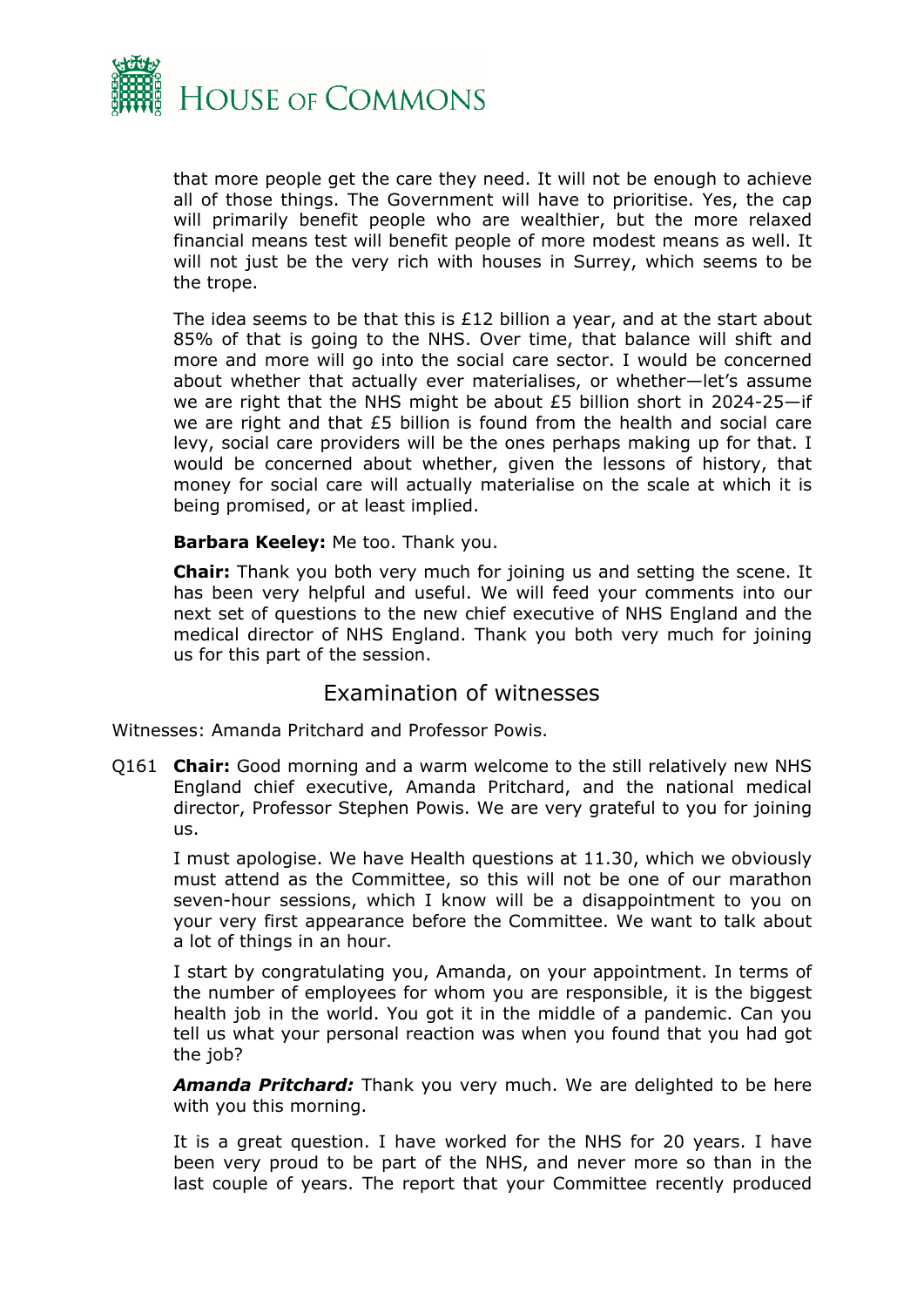

highlighted some of the things that caused me great pride in what the NHS has achieved over the last two years, such as the way that critical care services were stood up and expanded, the speed of new treatments like dexamethasone and the roll-out of the vaccine programme, all of which meant that the NHS was not overwhelmed. Sadly, we saw that not every country was in that position.

There is no doubt that we are in a new phase now. We still absolutely have Covid with us. We are treating thousands of in-patients every day. We also have new challenges created by the pandemic, long Covid being just one example. There is demand on the NHS, partly from people who did not come forward through the pandemic. Part of what we now face is a challenge that is about continuing to recognise the reality. We are working to support the NHS to continue to look after patients with Covid and those who have urgent emergency care needs, but also responding to the new demands that the pandemic has thrown at us. We need to maintain the momentum on recovery in all the services that were inevitably displaced by Covid over the last two years. That is what we will be talking about today.

The other thing not to lose sight of, and certainly why for me, in some ways, there is no more important time to take up this role, is that we also still have all the things that we were trying to do before the pandemic, which remain as important, if not more important now. We think about things like inequalities, prevention and some of the long-term plan commitments around mental health and cancer diagnosis, and so on.

My immediate priority as chief executive—I have already mentioned a couple of them—is to keep up momentum to recover services that were displaced, while absolutely supporting the NHS to continue to look after Covid patients and those with urgent care needs. We must do so in a way that is cost-effective but also inclusive, sustainable and continues to have our focus on the long-term planning goals that really matter.

Thirdly, and perhaps the most important of all, we must support our workforce because the impact of the last two years has been profound. I have a very personal commitment on this, to make sure that we are doing all we can to support the people who have been with us over the last two years, while at the same time of course trying to recruit more and making sure that we have a pipeline secure for the future.

Q162 **Chair:** Thank you. Our inquiry is into your plans to tackle the backlog caused by Covid. We have just heard two experts from the King's Fund and the IFS, who said that, broadly, when it comes to money, they think you have enough to tackle the backlog. We are going to talk about the other challenges, but do you agree with that broad analysis? The IFS said £2.5 billion a year for the next three years. That is obviously covered in the health and care levy that was announced last month. Do you agree with that?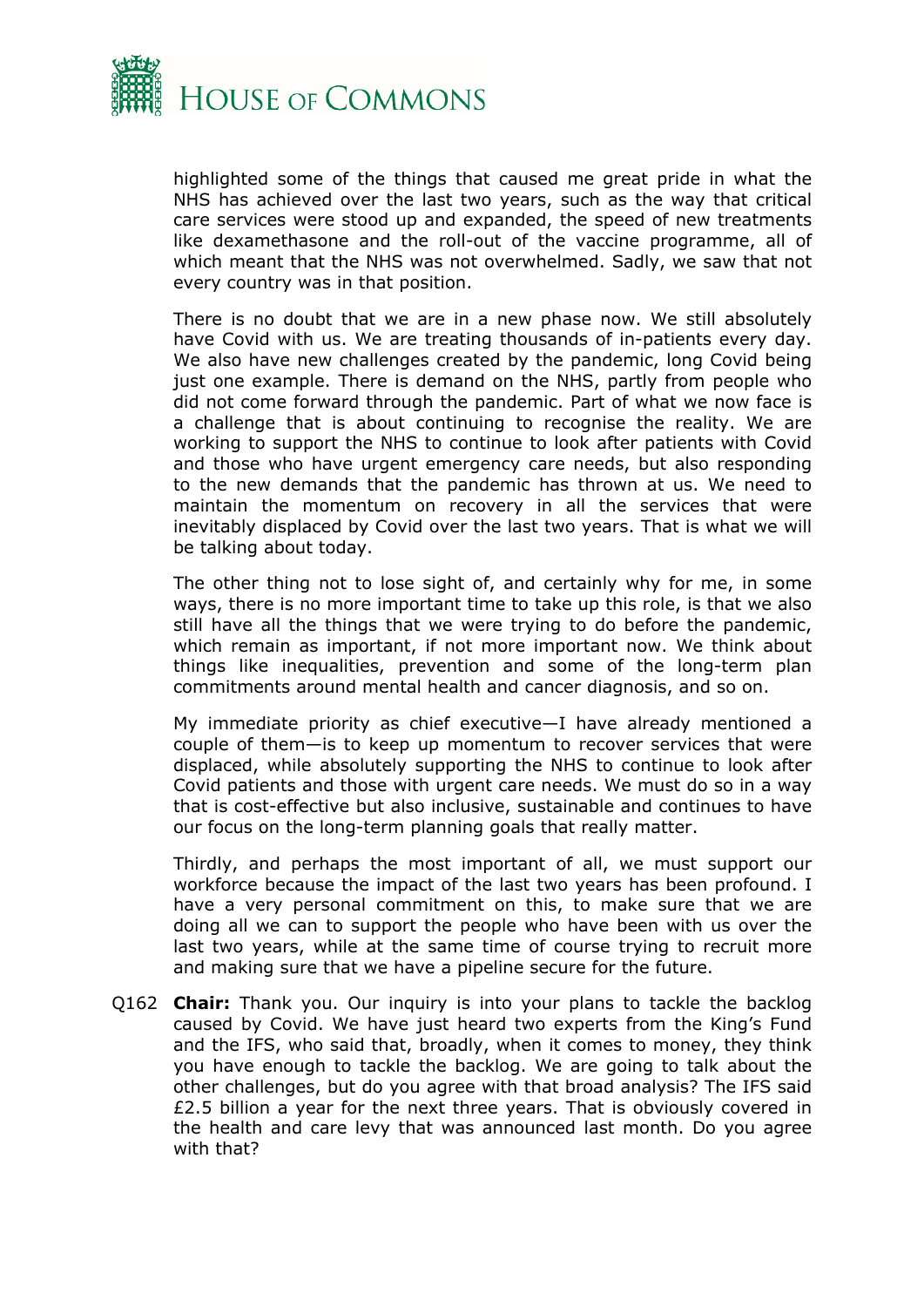

*Amanda Pritchard:* What we now have is very welcome certainty on the revenue funding for the next few years, which allows us to commit to 9 million additional checks, treatments and tests over that period. I just caught the end of the last session. I heard people talking, quite rightly, about uncertainty. I think it would be very difficult for us to say at this point in time what will happen around the number of people who will now come back into the NHS seeking treatment who did not over the period of the pandemic. Indeed, it would be very difficult for us as we sit here now to say with certainty what this winter is going to look like, and what the course of the pandemic is going to be.

We know that we have a really secure place from which to build, and where we can absolutely now deliver significant improvement in our elective activity. How that will translate into the backlog would be very difficult to say at this stage.

Q163 **Chair:** We understand that there is uncertainty about how many people emerge who did not emerge during the pandemic, and that could add to the waiting list, but you have been very clear that 9 million additional checks and treatments are made possible by the funding.

The Health Foundation told the Committee that you would need another 4,000 doctors and 18,000 nurses to clear the backlog. Does that number sound right to you?

*Amanda Pritchard:* The point about workforce is incredibly important. It is why, for me, supporting our workforce is at the heart of everything we need to do. Without trained, supported people who are able to do their jobs as brilliantly as they have done them over the last two years, we will not be able to achieve the goals that we have around all of the things I have just spoken about, including elective recovery.

Over the past year, we have seen a substantial increase in the number of staff in the NHS. We have 29,000 more full-time equivalents now than we had a year ago, of which nearly 10,000 are nurses and 3,900 are doctors. It is absolutely critical that we recognise—

Q164 **Chair:** I am sorry, I am going to push you a bit there. You are going to get nearly £10 billion more, starting from next April. You are going to need quite a lot more doctors and nurses, even on top of the numbers that we have had additionally during the pandemic, to be ready to start by April.

Question one is, do you agree that it is 4,000 more doctors that you need? Let's just stick with doctors for a moment and then we will come to nurses. Do you agree it is 4,000 doctors? Question two, is there a plan to recruit a large number of additional doctors to start by next April when the funding starts?

*Amanda Pritchard:* I was just about to say, "but obviously that is not enough". That is how I was about to finish my sentence. It is great that so many people have wanted to come and support the NHS over the last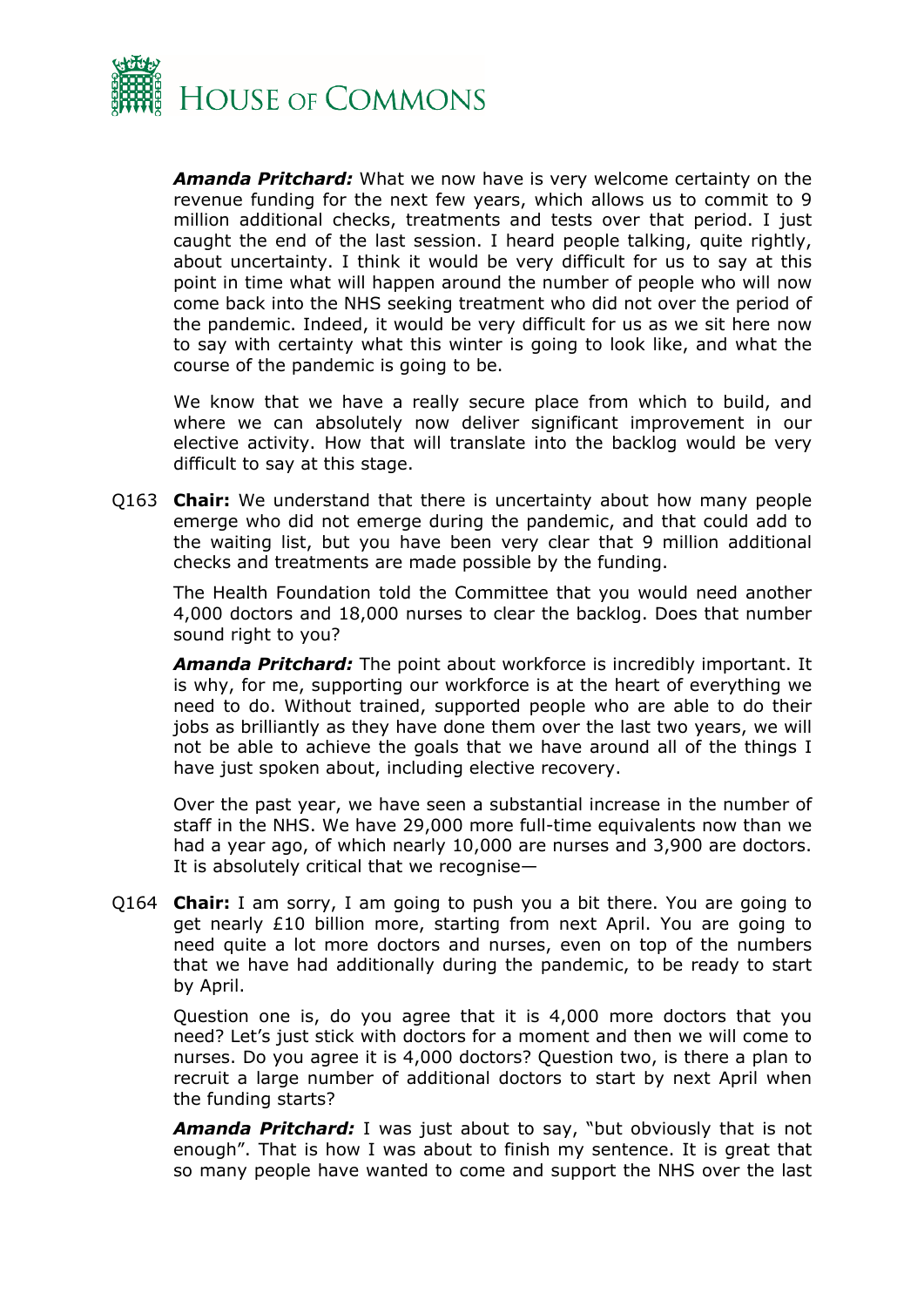

two years, but we absolutely recognise that we need to maintain that momentum and indeed accelerate it. On the point around doctors, I think Stephen will want to pick that up.

*Professor Powis:* Yes, I think we need more doctors. The UK has 2.8 doctors per 100,000 population, including GPs. The European average is 3.7. The OECD average is 3.5. We need to increase all clinical staff, but you asked specifically about doctors. I do not know whether 4,000 will be the right number, but I certainly think we need more. Of course, when you were Secretary of State, you increased the number of medical student places. That was a very welcome increase and means that we will have 3,000 additional registered doctors coming through in 2026-27. That extra number will build year on year, but my personal view is that the number needs to be kept under review, and I think there is a case for increasing the number of medical school placements further.

Having said that, it is a long time from medical school through to becoming a consultant, although of course in training our doctors contribute a lot to the service, too. It is not just about extra doctors in the short term. It is around extra clinical staff across the board. It is around more flexible working. We have a long history of developing extended roles for professionals. Nurses, paramedics and pharmacists do jobs that doctors would have done 10 or 20 years ago. We need to keep doing that, too.

Of course, the third thing we need to do is to ensure that people do not leave the health service. Everything that Amanda has pointed to about the wellbeing of staff and ensuring that staff want to remain working in the NHS is important. It is not just one thing, but supply is really important.

Q165 **Chair:** Excuse me, but I am going to push you a bit. I completely understand that the announcement of the extra money was only last month, but it is going to start next April. It is a lot of money: nearly £10 billion. You must have a number not just of doctors but of additional clinical staff that you would like to see in place by next April. I know that it is not entirely within your gift. Is there a plan to recruit X more doctors, Y more nurses, Z more midwives, AHPs and so on? Is there a plan to improve retention rates? We obviously have a crisis at the moment in general practice, among many other specialties. Is there a plan so that you will be ready by April?

*Amanda Pritchard:* As Steve said, there are three clear elements to this. We have activities going on in all three. On health and wellbeing, we have a national offer. It has been accessed over 1.3 million times, which shows how valued it is for staff across the NHS. A lot of that can be supported nationally, but local support is the absolute key. We know that. It really matters which team you work in. I give credit to all my colleagues across the NHS, who I know are taking this very seriously.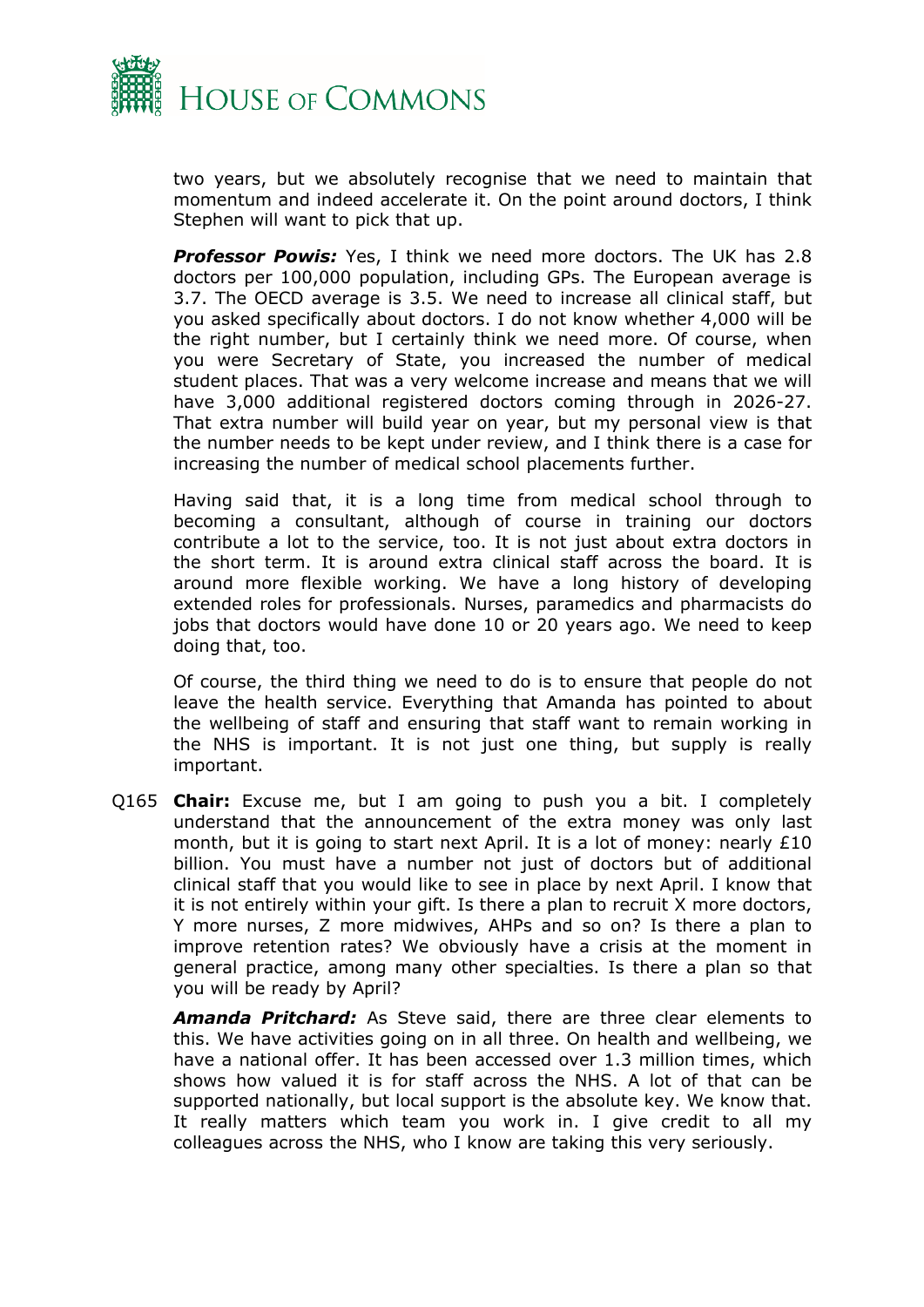

That leads into retention. Part of that is definitely flexibility. I met some colleagues yesterday at Imperial. Louise, a midwife, talked to me about how she was now doing a flexible role, partly research and partly clinical work. She had been considering her long-term future and whether it was in the NHS. She has chosen to stay. I talked to another colleague, Godfrey, who started as an HCA and has been supported to do nurse training, so again keeping him and his astonishingly impressive skills within the health service. We have a very substantial national programme on the retention piece, again absolutely supported by local support for staff.

Supply is the other critical piece. We have six programmes actively under way nationally at the moment. They are seeking partly to build on some of the success over the last two years of people coming into the service. We have things like the Landmark programme and the health and care reservists, to try to make sure that colleagues who joined us to support things like the vaccination programme and test and trace can see a longterm future in the health service and the reservists. It is a slightly different model for people who want to give some time but not full-time support to the NHS.

International recruitment continues at pace. At the moment, in the year to date, we have brought in 12,000 new staff through the international recruitment route. We have also been successful in particular in recruiting more healthcare support workers. We have 14,000 to date.

There are two other things worth mentioning. We have 250 additional medical support workers who joined the NHS this year through that route. That is partly Steve's point about new roles and thinking flexibly about the kinds of roles that people might want to do, and how we can bring people in more quickly and support them through their careers. We have just launched a really important programme around midwifery—the 1,200 full-time equivalents we are now seeking to bring into the midwifery profession.

It will need all three. We absolutely need to keep the people we have. We need to find a way of supporting them to stay well, to stay at work and to continue to do their best work. We need line of sight on supply, which is partly continuing to have some of the flexibility of the last two years baked into the way we work in future.

Q166 **Chair:** Thank you. Perhaps you could write to us with details of all those plans and what you think they will mean in terms of the additional supply of staff by next April, when the funding starts. Would you also let us have an estimate of what "enough" looks like? In other words, it is not just how many you think you are going to get from these programmes but how many you actually think you need to deliver the backlog programme, and whether the supply will meet the demand for staff.

The thing that is really of immediate concern is something that Professor Powis mentioned, which is that the supply of doctors for the long term—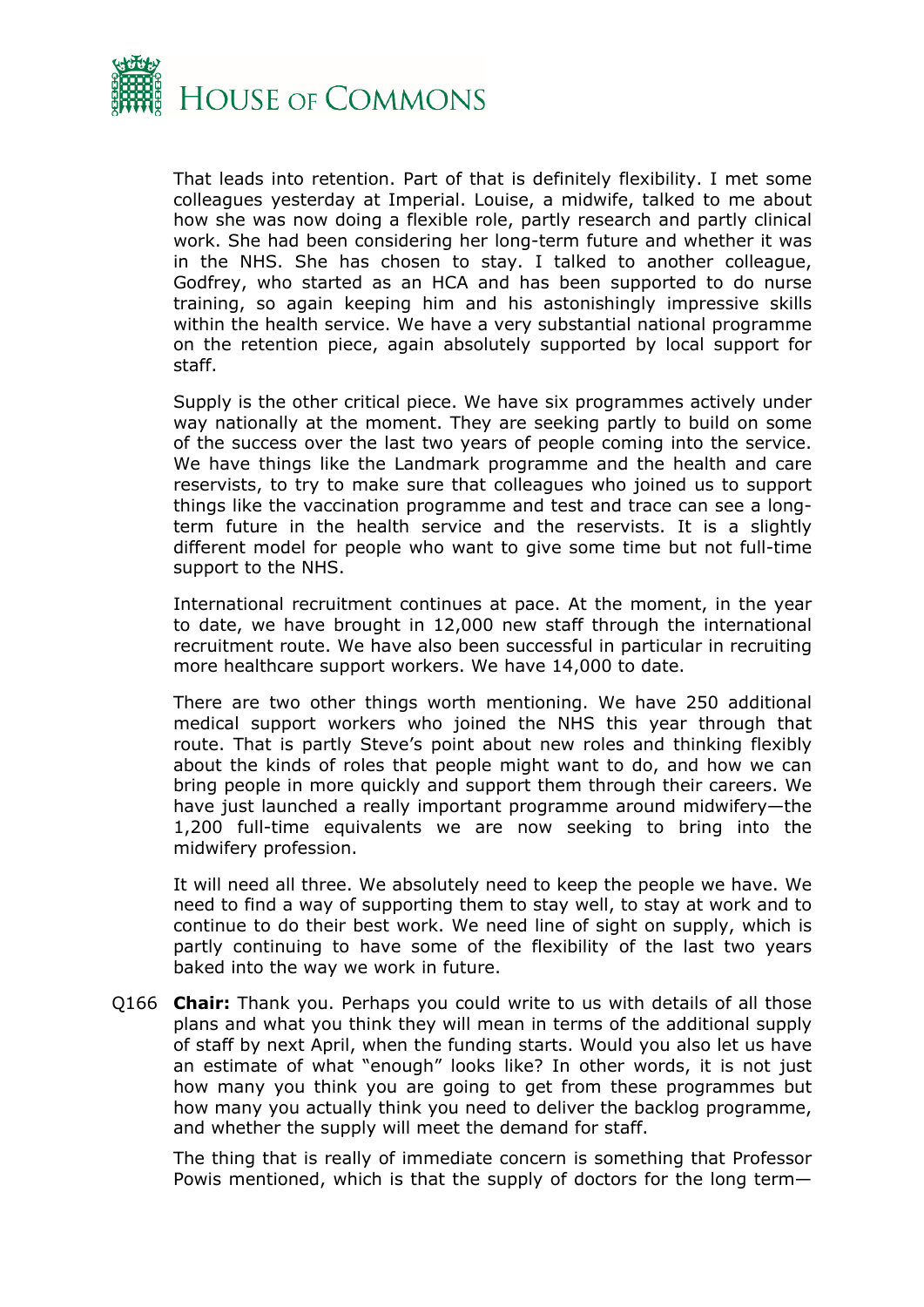

given that it takes seven years to train a doctor—is not going to change the number of medical school students we train now. It will not have an immediate impact, but it obviously has a very profound impact in the long run. Next week, we will hear the Budget and the spending review, and the settlement for Health Education England. This is not a matter for NHS England, but obviously if that settlement is not what it needs to be, it could have a big impact on the supply of staff to the NHS. How important is it for NHS England that HEE gets a settlement that allows it to continue to increase the supply of trained staff to the NHS?

*Professor Powis:* It is absolutely critical. The question was asked of the last witnesses, "What other parts of the system need funding?" Local government was mentioned, but HEE would be the one that springs to mind first for me, for exactly the reasons that you said, Chair. The training and the supply of future clinicians is critical. It is not just doctors; HEE supports the training of all clinicians. It is really important that we have our mind on the medium and the long term as well as the short term because, unless we get that supply right, we will be in a perpetual circle of worrying about the future workforce. The funding of HEE is absolutely critical.

Q167 **Chair:** If its budget was frozen or reduced, that would be a real concern to you.

*Professor Powis:* Yes, it would be.

Q168 **Chair:** And to you as well, Amanda?

*Amanda Pritchard:* Yes. To build on what Steve said, clearly from our point of view, anything we can do that gives us greater predictability about the future of the training and supply side on workforce would be hugely beneficial.

Q169 **Chair:** Two very brief final questions from me before I bring in colleagues. We have just concluded evidence sessions on children and young people's mental health. Will the mental health investment standard apply to the additional funding that comes through the health and care premium?

*Amanda Pritchard:* It is worth saying at the outset that we obviously remain completely committed to the mental health investment standard. That requires CCGs to grow mental health funding in line with CCG allocation growth. This year, we have had positive assurance that that was achieved across 100% of CCGs. That is an important sign that it is not just words but is followed through into practice.

What that means for us by 2023-24 is that an additional 2 million people will receive mental health care, supported by at least £2.3 billion of additional funding over that time. I think the Government have been clear, of course, that as we think about the new moneys there is a particular focus on the elective recovery challenge, recognising the inevitable displacement of activity over the pandemic. Some of that, of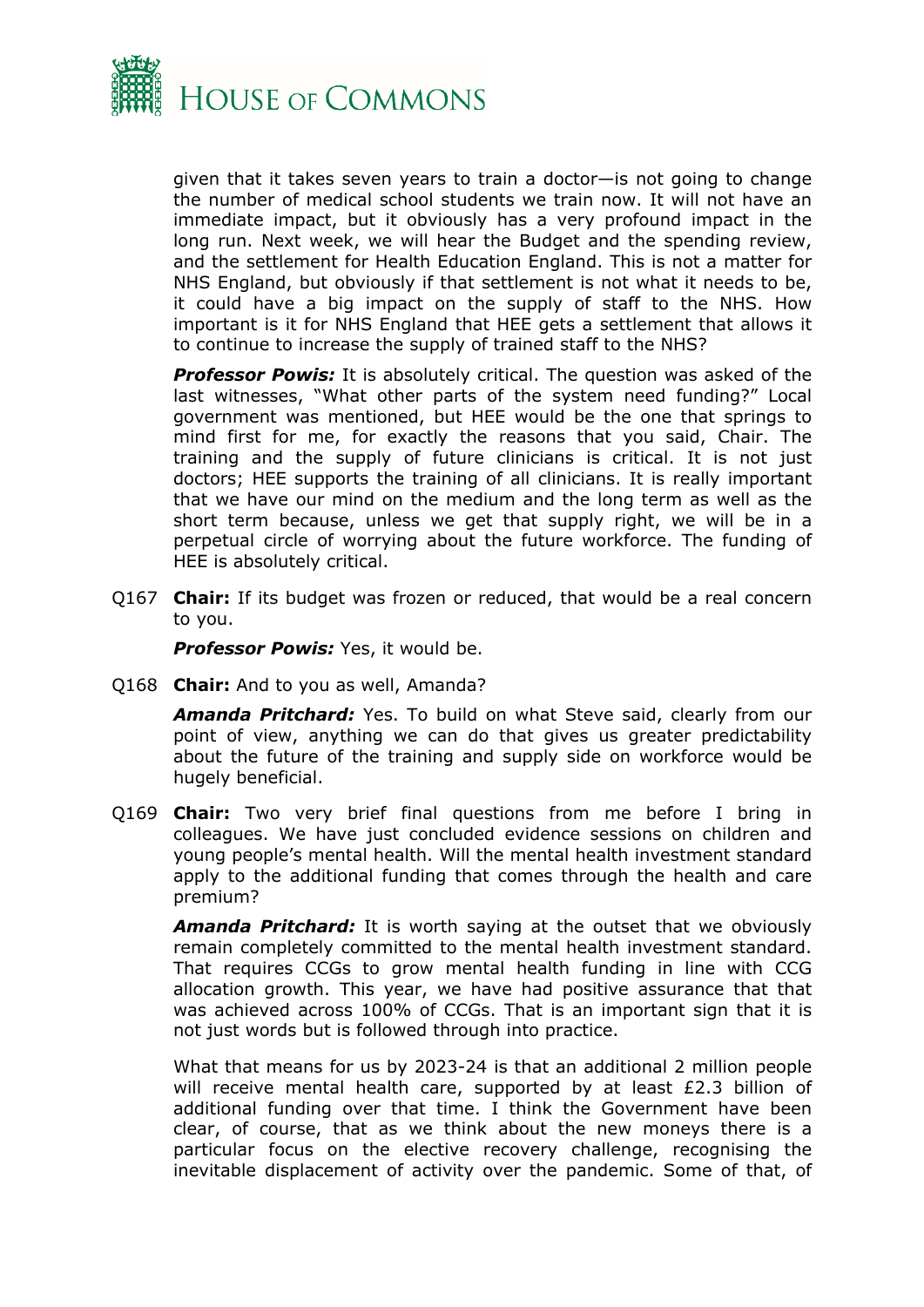

course, reflects the higher costs of running health services at the moment while we still have Covid with us. Some of that funding, particularly the funding that goes to recognising current costs and demand, absolutely needs to go to mental health as well. That is clear. The Secretary of State is on record saying that mental health will need to be supported as part of that package. However, the technical description of the mental health investment standard applies to the CCG allocations and not to that additional funding.

Q170 **Chair:** But within those CCGs allocations, for example, funding to roll out the schools' programme will continue.

#### *Amanda Pritchard:* Absolutely.

Q171 **Chair:** That came across as being very successful in our evidence sessions.

*Amanda Pritchard:* Yes. I visited a school in Bradford recently and saw for myself just how effective that is. It is part of the long-term plan investment and, yes, it is absolutely part of our commitment.

Q172 **Chair:** Thank you. Because you were probably on your way here, I do not think you will have heard the very powerful evidence at the very start of this session from a lady called Sarah Lambrechts about her endometriosis. She talked about the delays in her treatment caused by the pandemic. She also talked about things that were not to do with the pandemic or money but were to do with culture. She used a phrase that was very striking. She said, "I felt I didn't matter to the NHS."

When we are focusing on big numbers like reducing the number of people waiting for elective care, whether it is 5.7 million, 6 million or 7 million down, how are we to avoid the risk of a targets culture that we know in the past, completely inadvertently and no one would have wanted it, led in parts of the NHS to problems like Mid Staffs? We now have a similar problem in a way to the early 2000s with these large waiting lists. How will you, as chief executive, make sure that that does not happen again?

*Amanda Pritchard:* I was really saddened to hear about the experience that Sarah Lambrechts described. The NHS is for patients. That is our purpose. It is a hugely powerful illustration of why it matters that we make sure that patients are front and centre of our thinking and that we now do the serious work on recovery that we are here to talk about.

It also goes to a really important point about communication. Part of what we are thinking quite a lot about at the moment is that it is good when we get it right, but we know we do not always get it right in the health service, so how do we make sure that we are providing the right support to people whose care has been disrupted and who may now wait longer than we would have wanted, and certainly longer than in the past?

The critical point you are asking about is safety, and how we make sure that we do not lose sight of that. Steve wants to talk a bit more about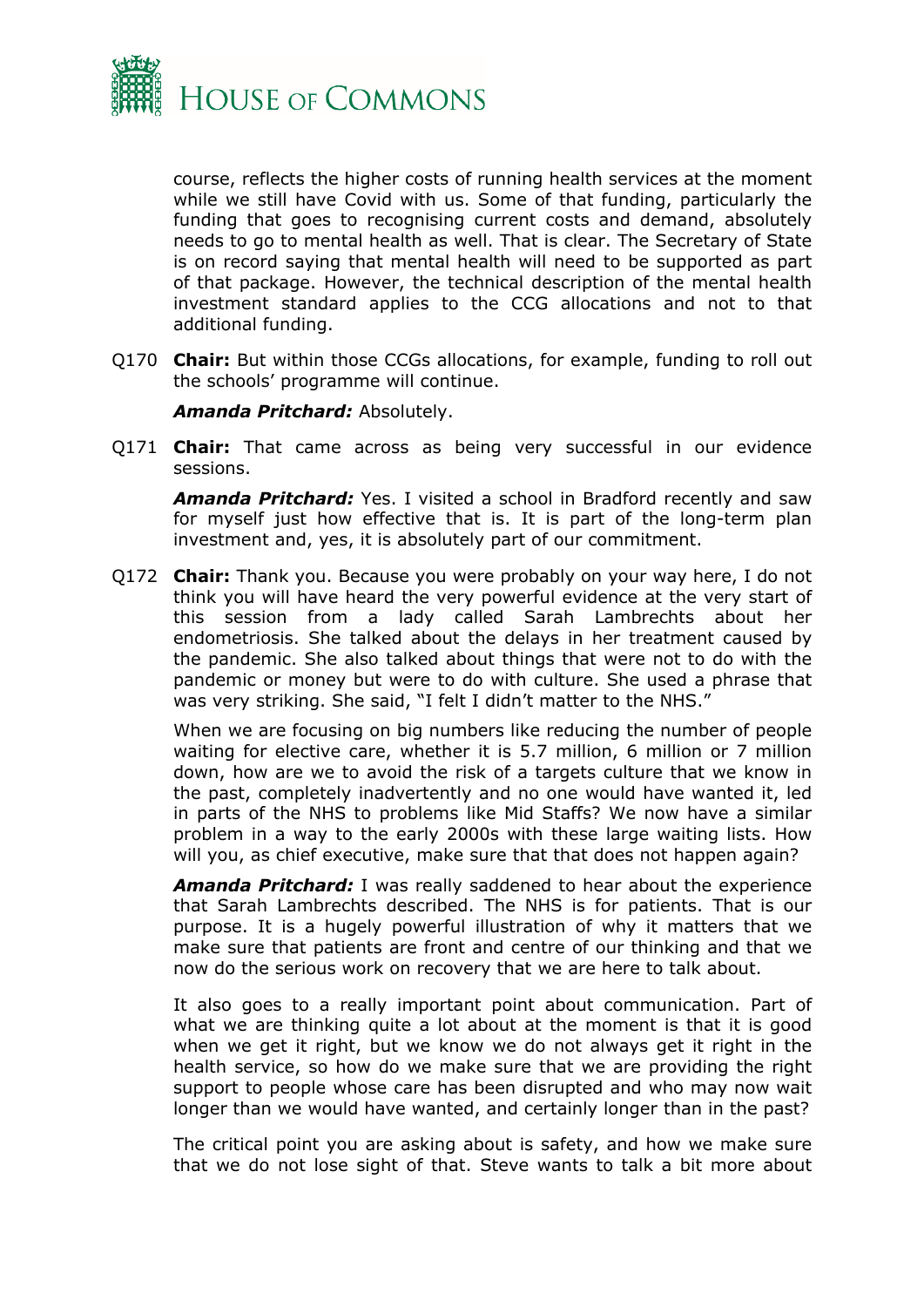

that, but I would say that it is now part of the DNA of what the NHS is all about. Anyone like me who was in the health service when the Mid Staffs situation happened does not forget that overnight. I think it has been inculcated now into the culture of the NHS through things like the CQC and through some of the safeguards that we now have in place around quality, which we are very clear are not up for grabs as we think about some of the challenges in front of us around recovery. I know that Steve wants to pick up this particular point.

*Professor Powis:* Yes. I think we are in a much better place than we were at the time of Mid Staffs on oversight of quality and safety. I would add a couple of other things. The first is putting clinicians at the heart of systems and organisations. That is why we have issued guidance that doctors and nurses should be on the boards of integrated care systems, to ensure that they always have a laser focus on quality and improvement of clinical care.

The second thing is that standards are important—I use the word "standards" rather than "targets"—but in designing those standards, you need to design them with patients, the public and clinicians at the heart of the design. That is exactly what I have been doing in the review of standards that the previous Prime Minister asked me to do a few years ago.

To go back to mental health, we have just consulted on a set of access standards for mental health, because it has not had the same set of access standards that physical health has had. We are about to publish a response to that consultation. I will not pre-empt it, but I think I can say that those proposals have been warmly welcomed. It is a big move for mental health in its journey to have parity of esteem with physical health.

Q173 **Chair:** Sadly, we cannot do this for every patient, but can I ask you to look into Sarah Lambrechts's situation and make sure that she is getting the care that she needs on a timely basis?

*Amanda Pritchard:* Of course.

**Chair:** Thank you.

Q174 **Dr Evans:** It is nice to see you, Amanda. Standards is quite an interesting point to come in on. I would like to talk about GP access and your report, "Our Plan for Improving Access". It uses a stat that, in August, 15% of GPs recorded less than 20% face-to-face consultations. Talking about standards, what is the correct percentage that the NHS is looking for?

*Amanda Pritchard:* Thank you for that. I am really conscious that the vast majority of colleagues in general practice have worked, and continue to work, absolutely tirelessly. They do a really essential job. They are the building block of the NHS, and they continue to be. Putting together the package that we announced last week was really trying to recognise the enormous service that GPs do, how important they are to the public, and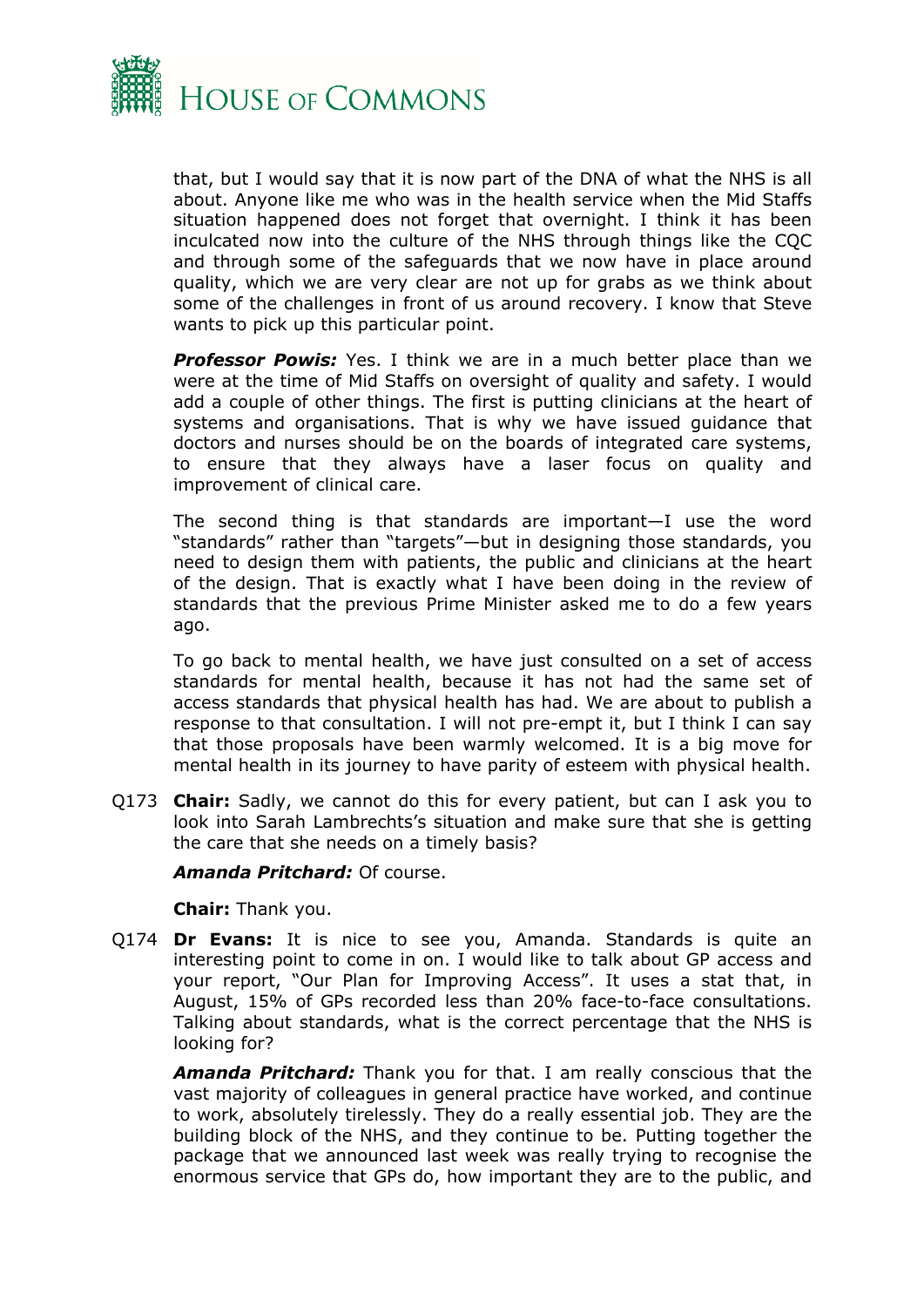

the necessity of recognising that they have been at the heart of a very successful vaccination programme and continue to support urgent access and all of the proactive care. Therefore, we need to put some money behind supporting general practice.

The £250 million is a lot of money, but it feels absolutely necessary to make sure that we have the ability to support access across the board. Part of it is additional investment in things like technology to help with things like answering the phones—

**Dr Evans:** I will pick up some of these—

*Amanda Pritchard:* I know you want to come back, but I was going to say that we have really tried to steer away from saying that there is a right number for face-to-face versus other types of access. What is clear is that many people absolutely prefer face-to-face access. GPs are required to provide it. It is part of the contract. For some populations, it will be a particular number and for others it will be different. It depends on the nature of their condition.

Q175 **Dr Evans:** You had your review, which closes on the 28th, on Thursday, where you asked all GPs to say what their reflections are on what that should be. My concern, and the way I see it, is that on the one hand you have the public who want to get back to face to face. On the other hand, you have GPs who are saying, "We're working in a different way and seeing more patients." I put it to you, as leader of the NHS: isn't the debate we should be having to be about what people should expect? On the one hand, a clinician would argue that they are providing on the basis of clinical need. On the other side, the patient has the right to determine the right service for them. How do you solve that conundrum?

*Amanda Pritchard:* What we talked about in the document is respecting patient preference. I hear many people say that it is hugely convenient being able to phone a GP or have a digital consultation. It saves lots of time unnecessarily travelling to a GP practice, but it is absolutely right that that is not going to work for everybody. It is not going to work for every circumstance. Therefore, respecting patient preference is the bit that we have said is really important. That is why, for those practices you have talked about them—where the percentage of face-to-face care is very low, it feels out of step with what we are hearing across the rest of the country. We need to give them particular support.

Q176 **Dr Evans:** The practices that are working harder want to know what feels about right. Is it 60% or 70%? It is going to vary across the country.

I would like to pick up on your £250 million. It gives examples of how people could spend it. It talks about more sessions for existing staff, locum calls, extra admin staff or extended hours. Staff in that situation would say, "We are already under pressure, and we cannot do any more than that, even though there is money there." What is the response to that?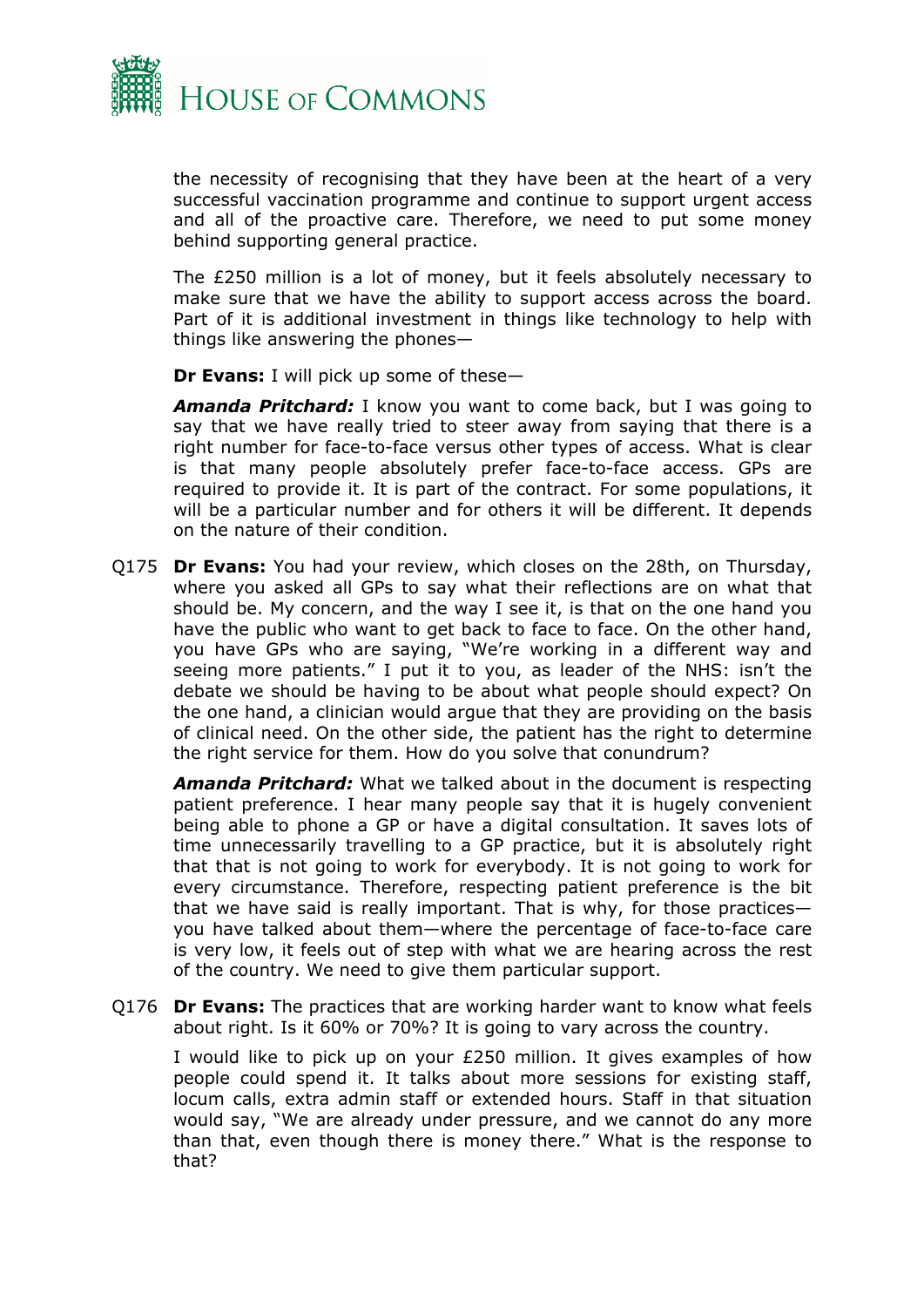

*Amanda Pritchard:* As part of the package, we have also tried to look at where we can take some of the burdens away from primary care colleagues, particularly administrative burdens. It is certainly where the ability to use the wider multidisciplinary team is important. Primary care is a team sport. It is not just about general practitioners, although they are hugely important. Thinking, therefore, about how we can give local systems the flexibility to work out what is going to work for them is the right way of doing it, rather than, if you like, us trying to determine nationally what is going to work best in different parts of the country.

Q177 **Dr Evans:** There is some really good stuff in there about taking away some of the admin roles and improving things like the cloud-based telephone service. Those are fantastic things that will make a difference. When I have asked every clinician who has sat here doing this backlog how much time they spend on admin, each one says that on average it is about 10%.

Again, I put it to you as the CEO of the NHS that one of the areas you could focus on most is dealing with that 10%. That would automatically increase productivity. What do you think the impact of that would be?

*Amanda Pritchard:* Of being able to reduce administrative burden?

Q178 **Dr Evans:** Yes, chasing a scan; finding a letter; the interface between primary care and secondary care. If you opened up access so that hospitals could put blood tests into GPs and share scans immediately, that would take a huge administrative burden off GPs, and indeed the hospital, and give continuity of care for the patient, who is not chasing a letter.

*Amanda Pritchard:* I completely agree with you. One of the reasons why continued investment in our digital infrastructure is so important is the ability to share records and do exactly what you have just described. It is absolutely clear that those parts of the country where they have integrated IT systems and can work really effectively as systems to do what is right for the patient, using all of the assets and all of the workforce they have in their system, in a way that is streamlined and avoids multiple letters, multiple calls and all of the overheads you have just described, is absolutely where we want to be.

**Chair:** Thank you.

Q179 **Laura Trott:** Following up the point about GPs, the Royal College of Emergency Medicine set out its belief that virtual GP consultations and call-first services had led to increased demand in emergency departments. It is fair to say that, when we had the head of the Royal College of GPs in, he refuted that. Where do you stand on it, Amanda?

*Amanda Pritchard:* Do you want to pick this one up, Steve?

**Professor Powis:** The most important thing is that patients are seen in the right setting for their condition. Even pre-pandemic we were putting in a lot of work to ensure, through 111 for instance, that people were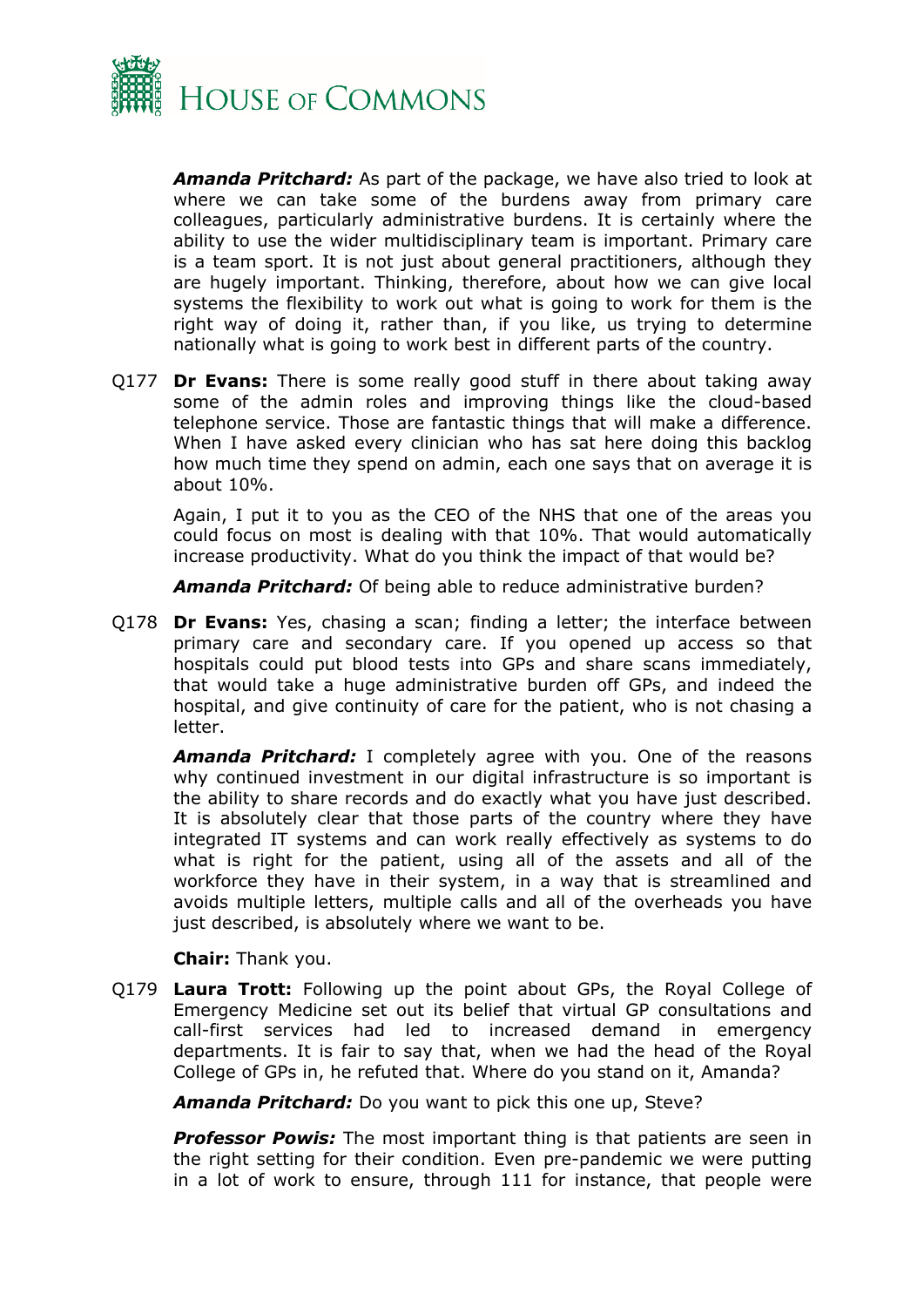

directed to the service that best suited the particular need they had at that time. Sometimes, that is a GP. Of course, GPs are often the first route in, but it could be a community pharmacist. Indeed, one way to take some of the work off general practices is to use community pharmacies more. We are doing that. It might be an urgent treatment centre. It might simply be telephone advice.

That is work that was going on during the pandemic, and we need to continue that work, as Amanda said at the start, after the pandemic. There is no doubt that the NHS is busy at the moment. Emergency departments are busy for a variety of reasons. As Amanda said, GPs are busy as well.

Our answer to the question is that we will double down, as we did beforehand, in ensuring that we help patients to access their care in the most appropriate setting for the particular condition that they are phoning about or presenting with.

Q180 **Laura Trott:** Do you think that lack of access to GP appointments has been a contributing factor to the pressure on emergency departments that you talk about?

*Professor Powis:* There is no doubt that there are some patients still attending A&E who would be better off being seen in another setting. That was the case pre-pandemic as well. For exactly those reasons, the use of services such as 111, and the use of digital online 111, is all designed to ensure that people do not make a trip to a service when, actually, they could be dealt with quicker and more efficiently in another service. We will continue that work. As we have seen activity rise again in this stage of the pandemic, it is important that we continue our focus on that work.

Q181 **Laura Trott:** Obviously, 111 is part of the response to the pressure that we are seeing on emergency departments at the moment. Can you talk through some of your wider plans for dealing with that because, obviously, the levels of waiting that we are seeing at the moment are very concerning?

**Professor Powis:** The first thing that it is very important to realise, as Amanda and the previous witnesses said, is that as we sit here today there are almost 6,000 patients with Covid in our hospitals in England. Those are 6,000 patients with a respiratory illness who normally would not be there in autumn. The consequences of having those 6,000 are the infection, prevention and controls that we quite rightly have to put in place. Essentially, we have to ring-fence beds for those patients. We are also losing several thousand more beds because we cannot use them due to the inefficiencies of having to ring-fence beds for Covid patients, which we quite rightly have to do.

Of course, we have staff absences as a result of the pandemic. It is not just the direct effects of those 6,000 Covid patients. It is the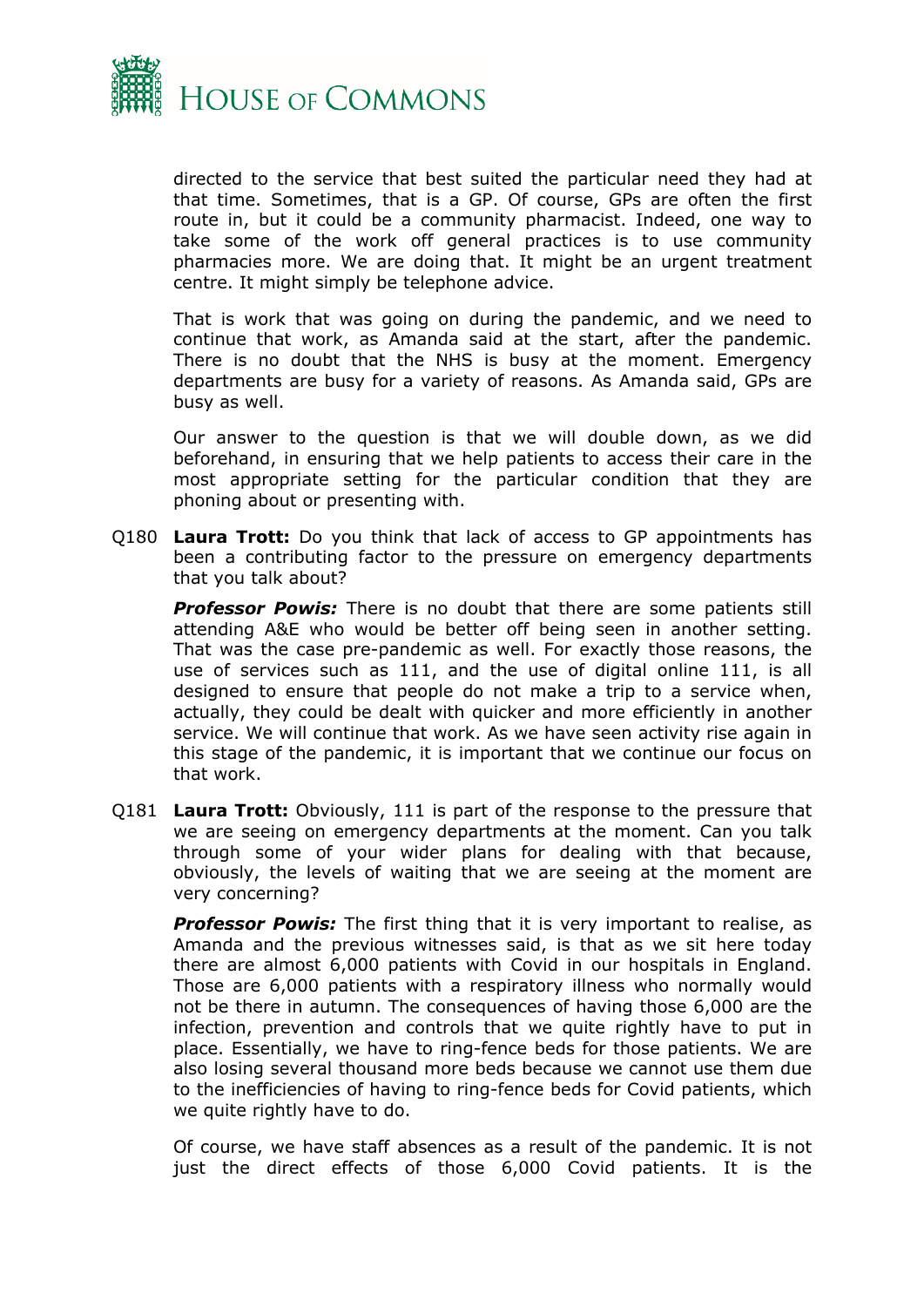

consequences as well. All that puts pressure back through the system on to the ability for emergency departments to get patients on to wards. That puts pressure back on to the ambulance service.

What to do about it? Perhaps one of the most important things is that infection rates need to be kept under control. That means vaccination. I urge people to come forward for boosters. If you have not had the first vaccine yet, you absolutely need to get it because that will be an important part of the response. The public have responded magnificently to the messages of caution around the pandemic, and I think that is why we have not seen a peak since opening up in July, but it is important that people remember that the pandemic is still there and that they still act cautiously, with masks in enclosed areas where there is risk.

In addition, of course, having good functioning social care, which we talked about earlier, means that we can discharge patients from hospital who are medically fit to go. That frees up beds and frees the pressure on A&E. It is all the support we have been talking about for general practice, for the reasons you mentioned, and for the 111 services and ambulance call responders. It is a whole set of things, all of which are important.

I come back to the fact that we would not normally have this number of patients in beds with a respiratory illness in October, and we have lost additional beds on top of that because of the nature of the virus we are dealing with.

Q182 **Laura Trott:** You have talked about an enormously challenging situation, yet with the money to address the backlog that we have talked about you have said that you need a 30% increase in activity. One of the questions that Siva posed earlier—I think you were sitting behind him when he said this—was, how is this achievable given the many challenges you have just described?

**Professor Powis:** The question of achievability relates to the demand that we will see over the next year or two. As you heard from previous witnesses, and as we have said, there is uncertainty around that. There is uncertainty around whether we will see patients coming back who did not present or come forward during the pandemic. There is also uncertainty about what we call acuity, which is the seriousness of their condition.

As Amanda said right at the start, the good news is that we have certainty of revenue. The difficult bit at the moment is that we do not have certainty of demand. I think that is just where we are in the pandemic at the moment. That is what we will be watching very closely. It comes back to the heart of the Chair's question about how many staff we will need. It is the demand part of it that is still uncertain because we are still in the middle of a pandemic and we are still dealing with the consequences of 18 months of the actions that, quite rightly, had to be taken to manage the pandemic.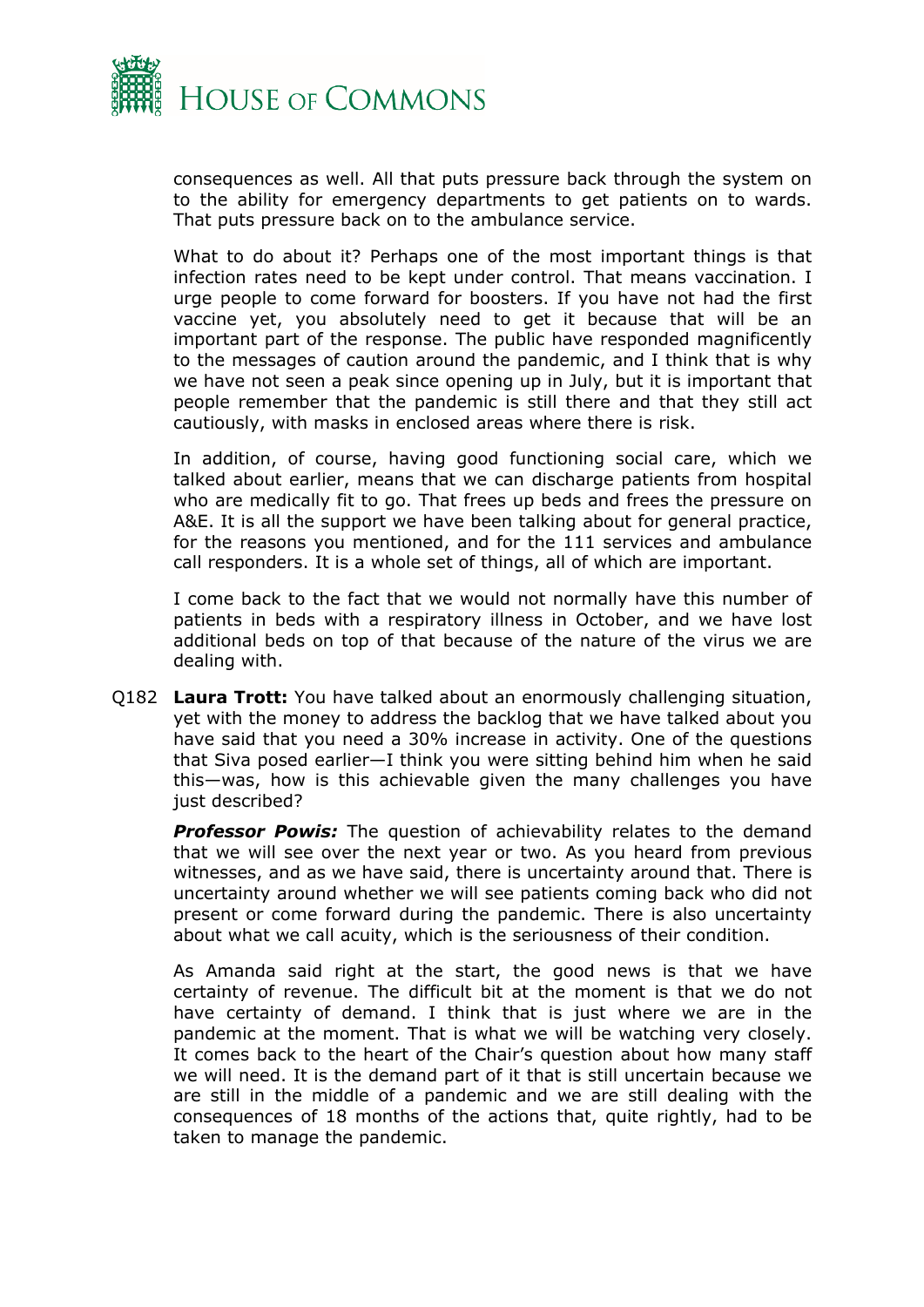

*Amanda Pritchard:* I wonder if I could possibly build on what Steve said.

#### **Chair:** Sure.

*Amanda Pritchard:* Thank you. I think we are in for a tough winter. I know that the chief medical officer has said the same. We have 5,900 people with Covid in our beds at the moment, and that number is going up. When you add on all of the things Steve has just said about the impact of reduced capacity and the impact of other patients needing to come forward for treatment, that is a lot of pressure. Your question about whether we can protect our elective services through this winter is really important.

We are doing some of the things that I heard a previous witness talk about. We are looking, as far as possible, at trying to separate emergency and elective care with things like surgical hubs, community diagnostic centres and continuing to do things like out-patient activity and things that do not require a bed. Those are all areas that we are really trying to make sure absolutely get protected through winter, but there is an inevitable interplay with in-patient beds. If we have Covid patients in our beds, obviously that has an impact on how many elective patients can be in those same beds. We are trying to make sure we do everything we can to use the money we have as wisely as we can to continue to do the elective work in a protected way, but I think we need to recognise that we are in for a difficult winter.

Q183 **Chair:** Before I bring in my colleague, Dean, I want to ask you a followup question about that. At the height of the vaccine programme in the spring, which obviously the NHS is responsible for, you were doing 400,000 doses a day. Now, we are doing less than 200,000 doses a day, yet we have the highest case rate and the highest death rate in Europe. We have winter coming, the risk of flu and real problems in our emergency care and our GP systems. Isn't there an urgent need to turbocharge both the booster programme and the teenage jab programme?

*Amanda Pritchard:* I am really pleased you asked that question because it is an incredibly important issue. When JCVI made the recommendation, and Government made the decision on boosters, that was 14 September. We did our first jabs on the morning of 16 September, two days later. Since then we have given 3.7 million boosters and third jabs in less than a month. That is literally twice the rate we were giving vaccines at the start of the programme last year.

The JCVI advice is very clearly not to give boosters before six months have passed since the second dose. At the moment, everybody who needs one gets an invitation within a week, within days, of becoming eligible. At the moment, there is plenty of capacity, so it really is important that when people receive their invitation, they do not hesitate to come forward and have their booster vaccine.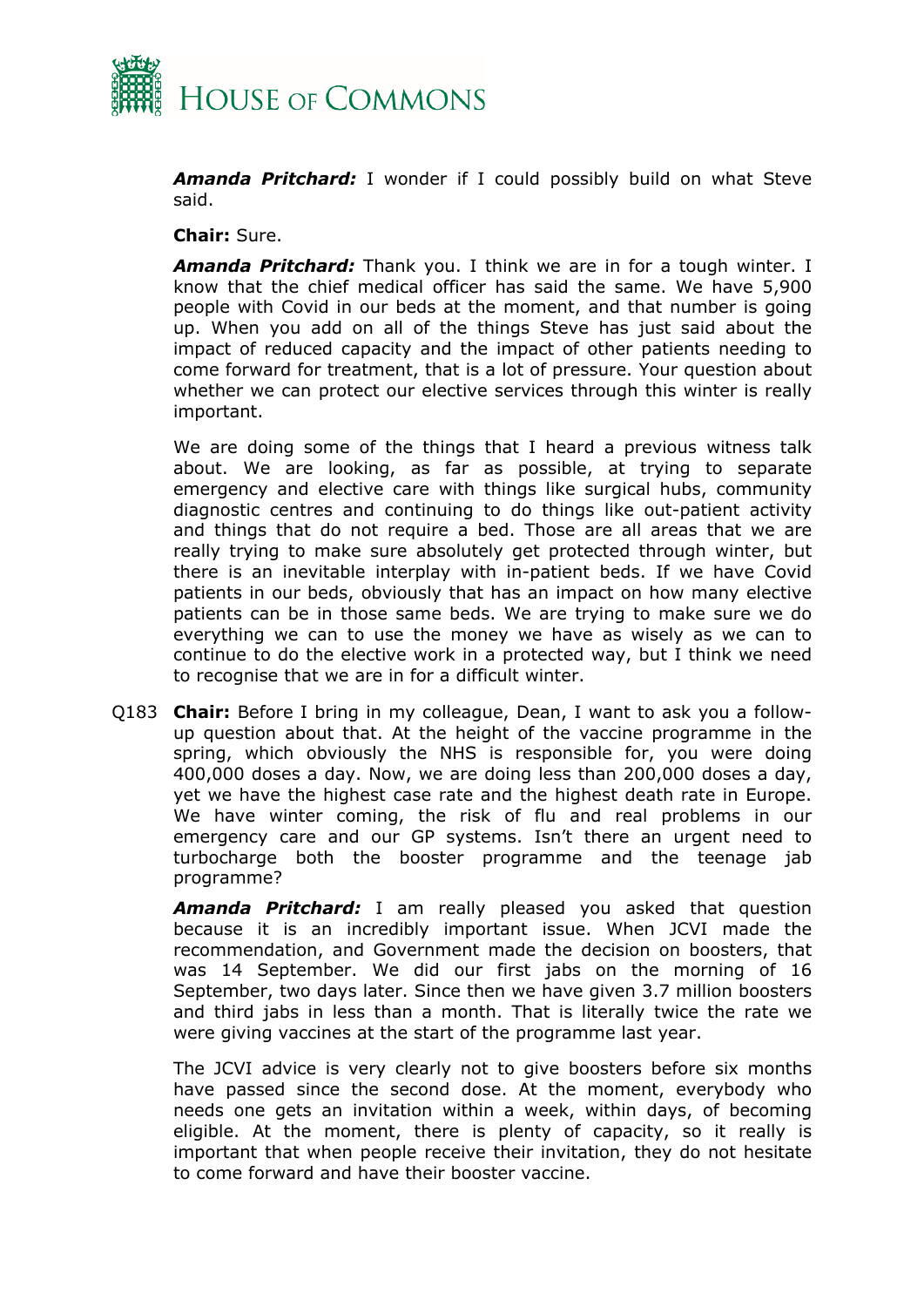

Q184 **Chair:** Correct me if I am wrong, but 40% of the over-50s who are eligible have passed that six-month date and have not yet had their booster. I think a third of the over-80s who are eligible have not had their booster. What can be done? This is going to create a real crisis in the winter ahead, which you have just been talking about.

*Amanda Pritchard:* We are at the point in the booster programme where the number of people becoming eligible every week is quite high because it matches what was happening six months ago. Literally, this week, we will be sending out 1.8 million additional invitations. That is the sort of volume per week we are now sending out. There is no delay in sending out invitations. Literally, within days of people becoming eligible, they will get their invitation.

What we are seeing—this is absolutely the crux—is that, while it is great that people are coming forward for their booster, they are not coming forward as quickly when they receive their invitation as we certainly saw for the first jabs. It is really important that we now get the message out that Covid is still with us. It is serious. Boosters really do make a difference in boosting immunity. If people get their invitation this week, or they have already had it, there is plenty of capacity, so please come forward and book as soon as possible.

**Chair:** Thank you.

Q185 **Dean Russell:** Amanda, I want to pick up an earlier comment about digital. I am the chair of the APPG for digital health. We have been doing a lot of work around data and the importance of that. One of the words I see a lot is "efficiency", when it comes to the challenge of the 10% of time spent on paperwork or notes and so on that my colleague mentioned earlier.

Is there a concerted effort at the moment to look at how digital can help improve efficiencies, effectiveness and patient outcomes? I hear it talked about a lot. I know there is NHS Digital, NHSX and all of those things, but one of the things I never quite hear is that there is a programme to say, "We are going to fully digitise the NHS," and that in 10 years' time a patient will not have to repeatedly put in the same information, and the GP will not have to give the same information to a pharmacist that they have done 10 times over. Could you give me an update, and if that is being looked at, please?

*Amanda Pritchard:* We would completely agree with your findings. Two things are probably worth saying. We would absolutely agree that if we want to achieve a modern, efficient health service, we will not do it if we are not able to put that digital underpinning in place.

There are two big things that are the focus at the moment. One is frontline digitisation. About a fifth of trusts in the NHS are still largely paper based. We have some that are absolutely at the other end, but that is a very important thing to be able to fix if we are to achieve some of the interconnectivity we were talking about earlier.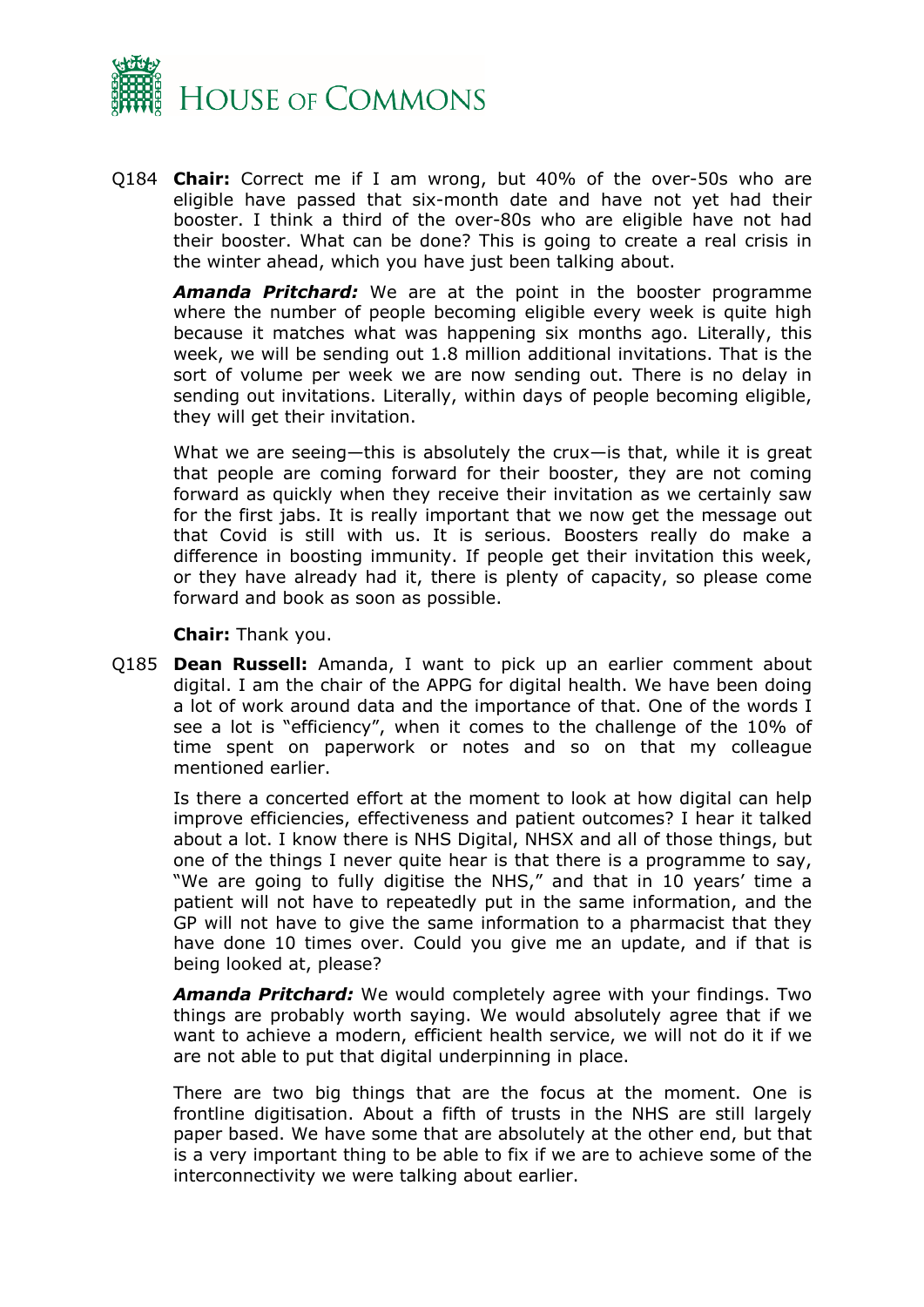

The second thing is that we have seen, particularly over the last couple of years, the value of the NHS app and the ability for people to access their own care record and access services through the app. Another thing that colleagues are working on is how we can continue to build more sophisticated functionality in the app so that we are doing both the work that is needed to put frontline digitisation in place and the piece that then makes it accessible to patients, recognising that there will always be a really important element around digital inclusion that needs to be considered as part of that.

The point you will be all too well aware of is that we can only go at the pace we have funding available. What we are determined to do is make the most of the money that we have to continue to put that into the digital transformation space.

Q186 **Dean Russell:** Words that came up repeatedly were beds in hospitals and their utilisation. I know that in my local hospital they have been doing some great work around virtual wards, for example. Has there been an analysis, looking at the next 10 to 20 years, to say how many beds we actually need in hospitals, which of course is critical, and what the opportunity is through digital to enable greater use of virtual wards to enable people to stay at home, for example, where they can, and be looked after at home but with access to facilities?

*Amanda Pritchard:* I think Steve might want to come in on this because he has already talked about some of the pressures on beds we have at the moment in the NHS. We have about 5,000 beds out of normal action at the moment, with a combination of necessary infection control measures to make sure that patients are safe when they are in hospital, and the inability to use beds when we have Covid patients in them. We need to keep the surrounding beds free to make sure that infection control arrangements are secure.

There is clearly an immediate challenge for us around capacity. Part of what we are doing to mitigate some of that is looking at how we can build on the very successful virtual wards that exist across the country. Some of them were set up in Covid specifically to look after patients with Covid, but some were pre-existing. There is a huge amount of potential and enthusiasm to build on that success to see how much further we can safely take it. Again, of course, it requires the right workforce. It requires digital underpinning. We have seen some real successes over the last few years that we are extremely keen to build on for the future.

*Professor Powis:* I think we need to do a number of things. Of course, we need to use beds efficiently. That goes back to the sort of clinical pathways that we were hearing about before, ensuring that we have the most efficient use and throughput of patients coming through beds. The virtual ward, in a sense, is another journey beyond the day-case surgery move that we made a number of years ago. When I was a child, I remember being in for two weeks after a tonsil operation. Now, it is much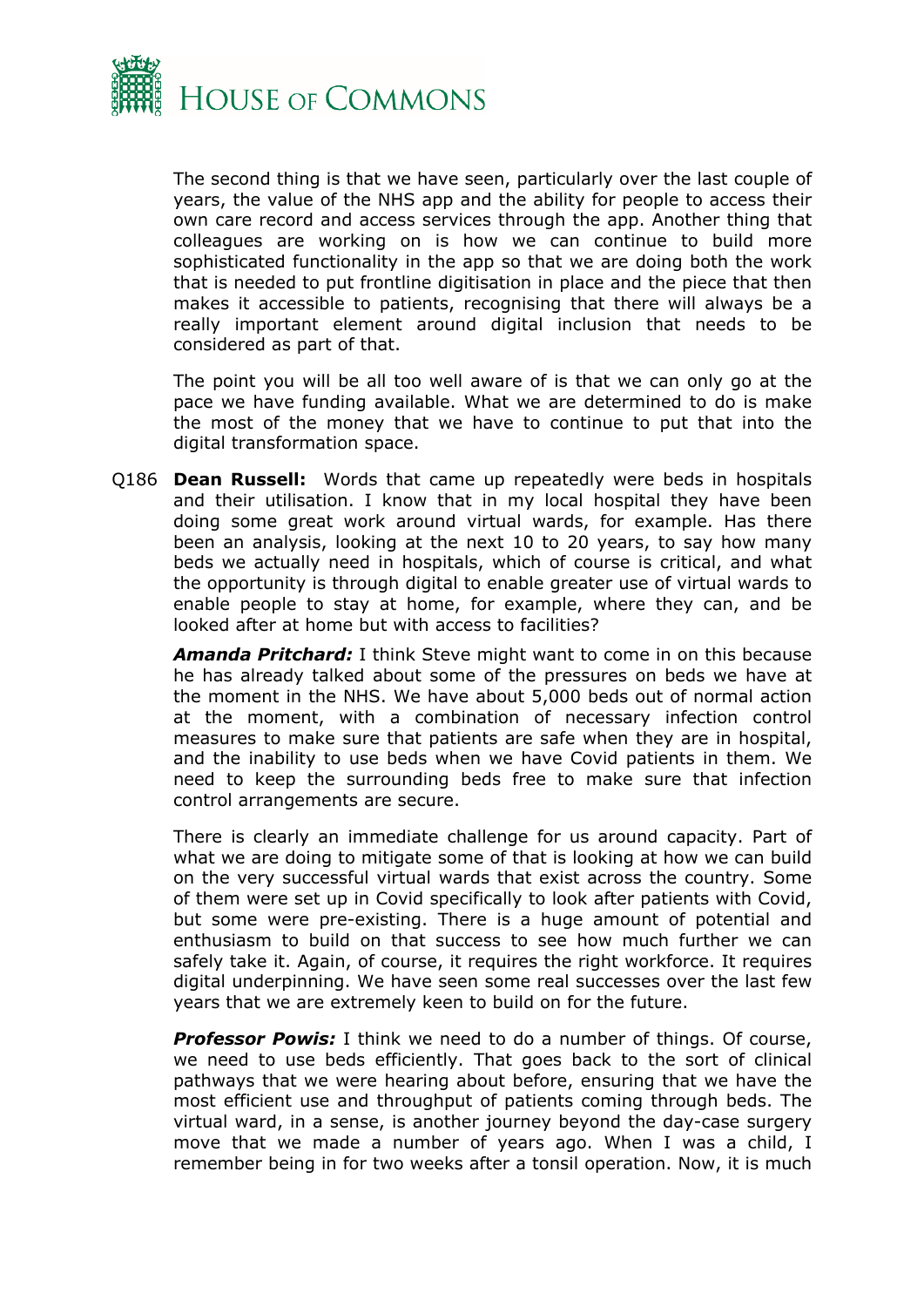

more a day case. Virtual wards are part of that journey, where we can treat people at home rather than bringing them in.

We need to ensure that we have efficient discharge in place. That goes back to making sure that social care is working well so that patients who are fit to leave hospital do not end up staying in hospital longer than they need to.

We need to do things such as the hot/cold splits that you have heard about, to ensure that we separate emergency beds from elective beds. Probably, once we have done all that, we need more beds than we have at the moment. One of the things that we need to think about post pandemic is exactly the headroom in the NHS. If you recall, prior to the pandemic, Lord Stevens, Amanda's predecessor, called for extra beds, particularly as we get into the winter. I think the pandemic has highlighted that we need to have a sensible discussion about the level of headroom in the NHS to ensure that either during the winter, when emergency services run hot and we know that elective care gets impacted, or for unusual events such as pandemics we have that reserve in place.

Q187 **Dean Russell:** On a more practical level, as I have mentioned in this Committee before—forgive me for repeating it—I volunteer at my local hospital, very much so last year during the pandemic, and I continue to. One of the aspects of that is very mundane stuff, but it makes a difference. It is making teas and coffees, taking patients' gifts and belongings to them when people come to drop them off. It seemed to me that that takes an awful lot of strain off the nurses and staff who are doing their jobs. I made the point to the Prime Minister in PMQs a while ago about an NHS cadet scheme. There is a St John Ambulance version, but my take was broader and more available across the UK.

Has there been any more discussion of that? My sense is that that volunteering group—they can't really be called a workforce—especially young people, seem to add a huge contribution and take a lot of strain off the staff who are already very busy. It also enables them to see what the NHS is like up front and close, and has probably inspired many of them to want careers there. Has there been any more talk post pandemic of how we encourage more volunteering in the NHS?

*Amanda Pritchard:* Again, it would be almost impossible to overstate how valuable the volunteers have been for the NHS over the last couple of years. I do not think anybody wants to go anywhere other than forward in trying to make sure that volunteers are welcomed as a core part of the wider NHS and social care workforce. We have lots of different schemes going on. Certainly, the work that you have just described around the cadets is part of that. Broader partnerships with the voluntary sector at both local system level in individual organisations and nationally is very much what we are keen to do to build on some of the experience of the last couple of years.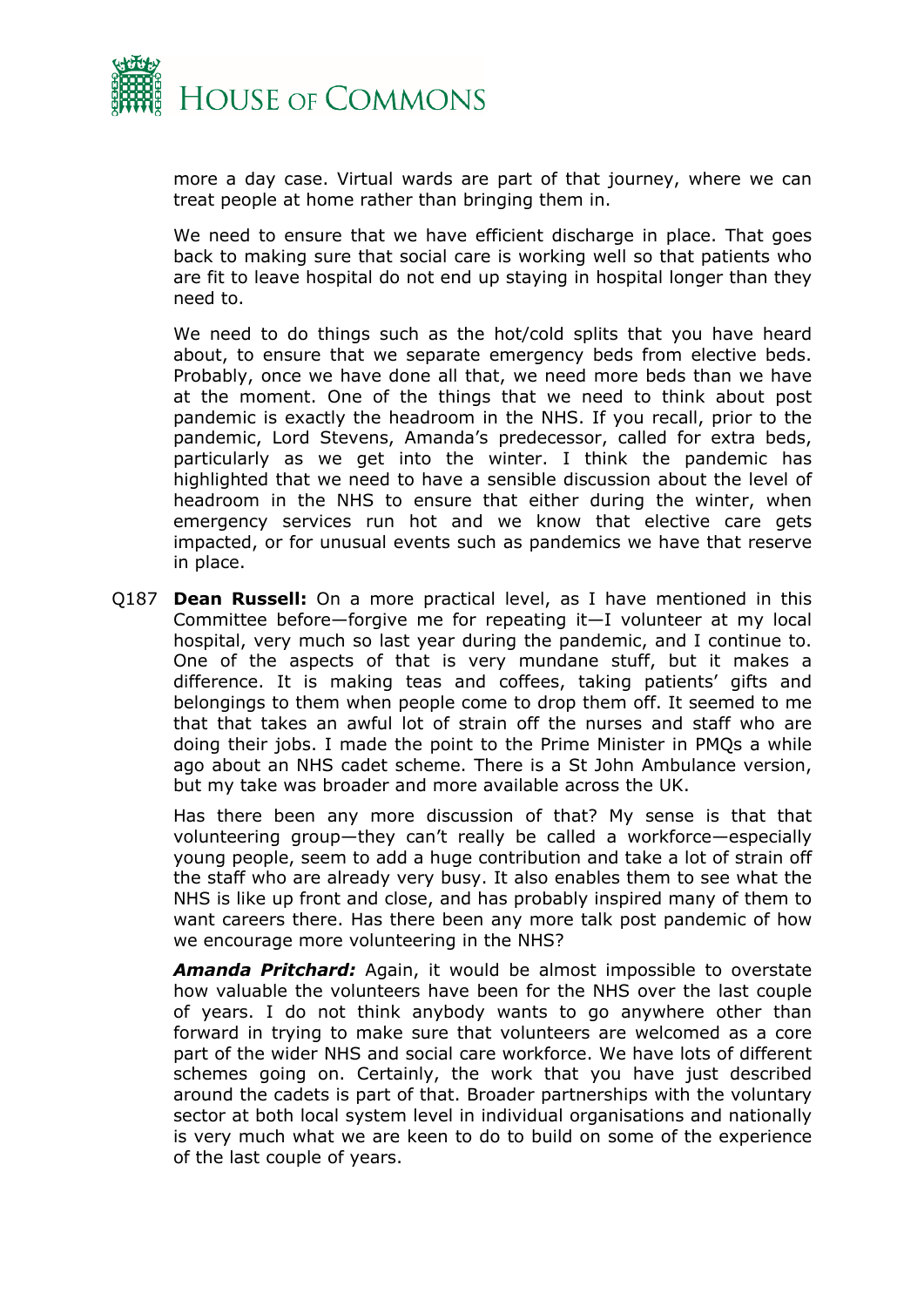

Q188 **Dean Russell:** But is there infrastructure being looked at to be able to monitor, manage and train those volunteers at the moment? Is that being looked into officially?

*Professor Powis:* I was going to make two additional points, but, yes, there is. Amanda mentioned the sort of reserve force that we are putting in place. The ongoing training and readiness is part of that.

The two additional points I was going to make, which go back to your original question on digital and on beds, are around capital. We have had the discussion about revenue funding, but we need to think about capital funding as well. Of course, that is really important for the long term. Ensuring that we have the capital investment to deliver digital services, put them in place and ensure that our estate and our beds are fit for purpose is really important. Obviously, that is a discussion we are having with Government.

The second thing is around the type of estate. Personally, I feel that coming out of the pandemic, one of the things that we really need to think hard about is the number of single beds we have. We need to move much more in our hospitals to single rooms being the default for privacy and dignity, for infection control and for the flow issues we have been talking about. That is something we need to think hard about as we build the hospitals of the future.

**Chair:** Thank you.

Q189 **Barbara Keeley:** I have two quick questions because we are nearly out of time. I want to go back to clearing the backlog, which we were talking about earlier. The pressure is clearly on how to get people in and out of hospital as soon as possible, but now we are into the discharge-to-assess area. I want to read you the Government's impact assessment on that change in the ways of discharge and when assessment happens: "There is an expectation that unpaid carers might need to allocate more time to care for patients who are discharged from hospital earlier. For some, this could require a reduction in workhours and associated financial costs."

That is a pretty staggering statement for the hundreds of thousands of carers up and down the country who have actually taken the brunt, pretty much, during the Covid pandemic. There could clearly be a very great impact on them of suddenly expecting people to drop everything and provide care and even, as it suggests, cutting their work and losing pay. Do you recognise the impact that that change is potentially having? What can be done to mitigate the impact?

*Amanda Pritchard:* Probably the most important thing to say is that the role that carers play is completely invaluable. It is not just around healthcare but social care more broadly. We need to be careful never to take for granted what carers will do and what they do every single day to look after people.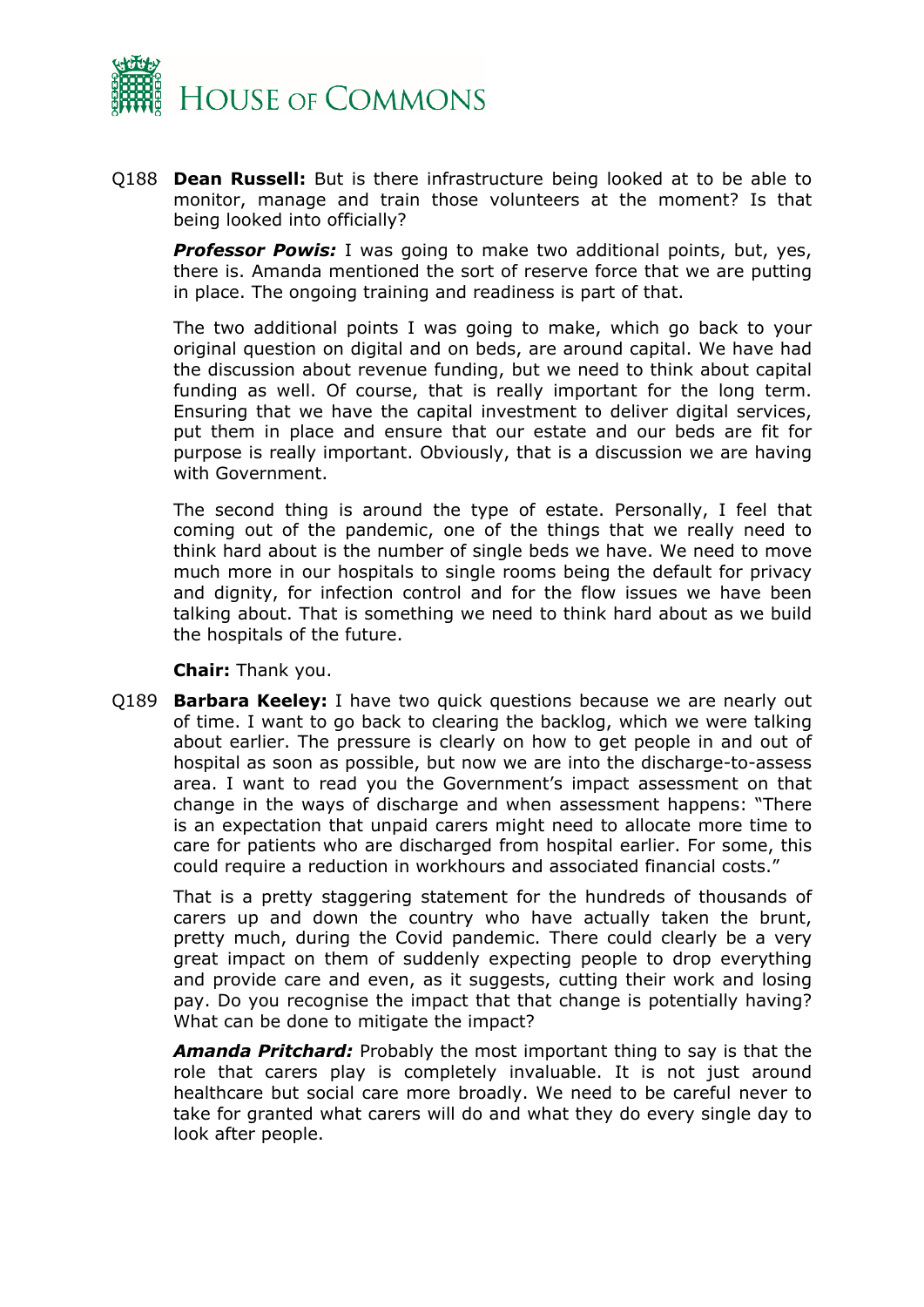

On discharge to assess specifically, what I think we have heard is that part of what makes it work is the resilience of the arrangements around it. When you were talking about beds earlier—I heard a colleague say this just before we came in—one of the things we are thinking a lot about is the resilience of social care.

Social care is incredibly important in its own right and not just because of the overlap with healthcare services. People work very hard to do very important jobs for children, for working-age adults and for older people. What we would say, though, is that where there is an overlap, particularly with healthcare services, often around discharge and supporting people in their own home as well as in care facilities, particularly this winter, the resilience of the social care service will be absolutely critical for the ability of the health service to keep going and to keep doing what it needs to do. There is the ability also to think about what the long-term reform of social care needs to be, to make sure that it has what it needs in its own right as well as the overlap with health services. That will be crucial. A really important component when thinking about discharge to assess is making sure we have got the package right.

Q190 **Barbara Keeley:** It does not sound to me as if you have got the package right. People are outraged. People who work with carers are outraged by the wording that the Government are using in the Health and Care Bill. There have been issues that carers' organisations have raised since the start of the process because they were not thought of, and they were not mentioned. That wording suggests a totally different, new and wrong way of thinking about carers, which is, "When we want to discharge this person, you will drop everything. It might mean you have to cut your work. It might mean that there are financial implications."

Broadly, that is what falls on to family carers, but in this place for 20 years people have worked to try to create rights for carers. The important rights are to consult them about whether they are able and willing to take on a care burden, not just to say, "Here's a care burden. Here you are."

*Amanda Pritchard:* Certainly, in relation to the health service, managing patient discharge remains very important; it is complex and it needs to be done thoughtfully and well. That needs to be done, of course, with the individual, and with their family in many circumstances. I think the discharge-to-assess arrangements have been invaluable during the pandemic, in particular to help make sure that people were not unnecessarily—

Q191 **Barbara Keeley:** I can see that it helps to clear people out of hospitals, but it does not help carers.

*Amanda Pritchard:* It has been invaluable because it has meant that we have not had people in hospital when they do not need to be and it is not the right place for them. For us, it is certainly not just about counting beds. It is about what is right for that individual. Being in hospital for an unnecessarily long period of time is very rarely the right thing for a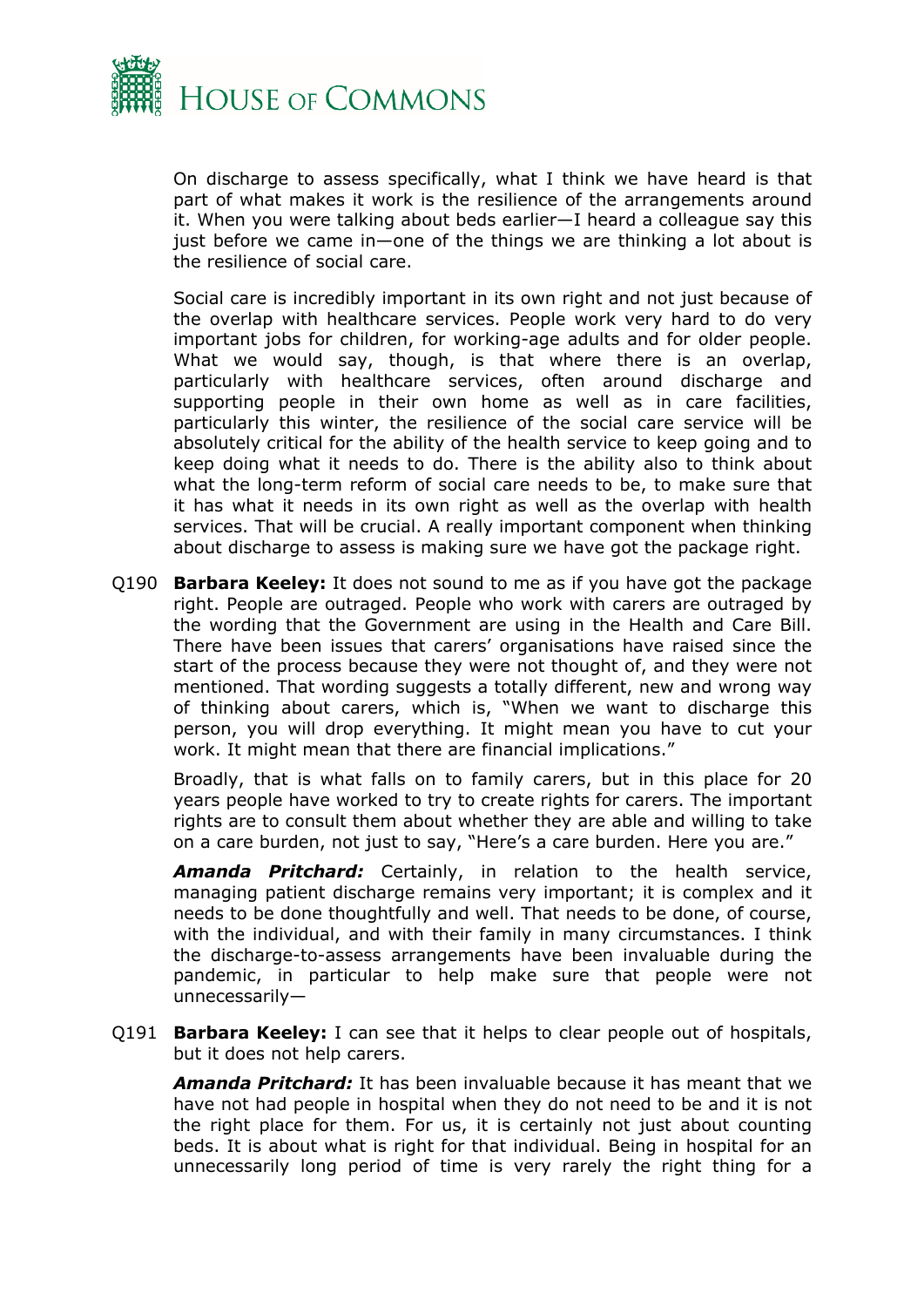

patient. What we are seeking to do, certainly from a health perspective, and in the spirit of partnership and doing what is right for a patient and also right for their circumstances, in partnership with social care and others, is to make sure that the discharge is well managed and that people are supported effectively to leave hospital, when they are ready to leave hospital, and then to stay well and well looked after in their own homes.

Q192 **Barbara Keeley:** Do you agree, though, that that wording is unfortunate to say the very least? If that is the expectation that is built into this process, that wording really has caused outrage once people realised what the Government were saying there. That is built in now because it is there in that process. I will leave it with you. I think it was important to flag that. It is important to say that it has been an issue since the new process came about, and in the last week it has had quite some impact on carers. You rightly understand the impact on the workforce of the pandemic, but we have to understand the impact on families of the Covid pandemic, which, in many cases, was worse because there was a great deal more looking after people at home.

I have a final quick point on a related thing about clearing the backlog. I do not know if you were here when we were discussing with Siva the fact that Covid hit the poorest areas more and that those areas have the longest waiting lists. What is NHS England doing to ensure that the backlog is cleared in a way that does not exacerbate health inequalities, so that those who need care most get it first? There are new imbalances to juggle with, aren't there?

*Amanda Pritchard:* Yes, I heard Siva talk about the fact that allocations already have an element built in for deprivation. Certainly, we have been absolutely clear that this is about an inclusive and fair recovery and not just about numbers. Right from the very start, our elective recovery programme has had our health inequalities team as a fundamental part of it, making sure that we are looking at waiting lists, for example, from the perspective of deprivation and from ethnicity. We are tracking waiting times to give local teams line of sight to what they might need to do to make sure that there is no unintentional widening of inequalities. It is quite the opposite, because that is very much the intention.

Q193 **Chair:** Thank you. There are a couple of very brief final things, if I may. I have been getting anecdotal reports of very long periods of time waiting for 999 calls to be picked up. Sometimes it is as long as 10 minutes, which obviously, if someone is having a cardiac arrest, is far too long. Have you been hearing any of those reports as well?

*Amanda Pritchard:* We are really conscious of the pressure that, in particular, ambulance services are under. I think it has been widely reported. One of the things we are doing to try to support ambulance services is very specifically around the recruitment and training of call handlers, to try to put more resilience at the front end of the process.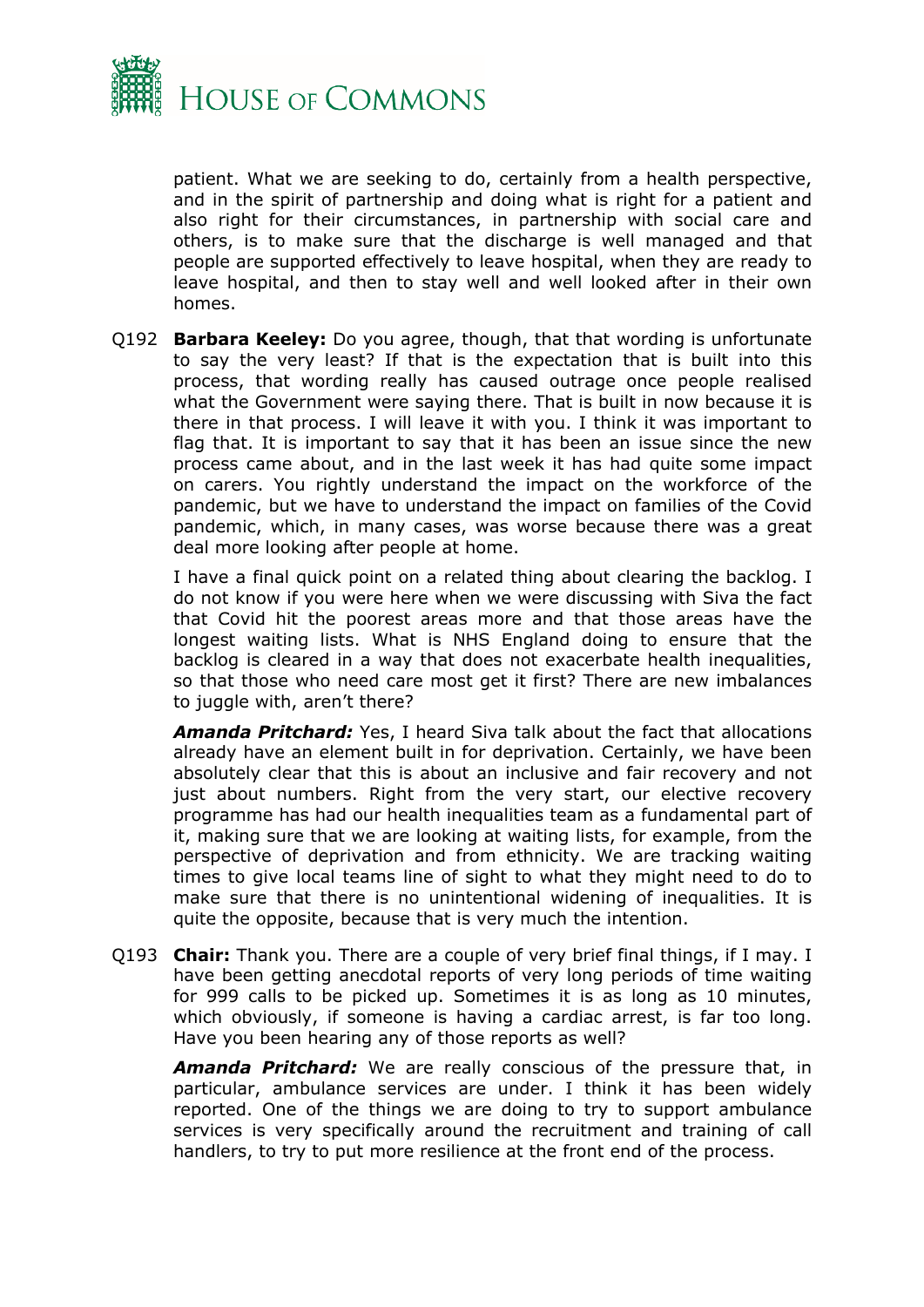

Q194 **Chair:** Do we have a shortage of call handlers? Although it is obviously very regrettable, we can understand why there are sometimes delays in handovers at A&E departments and that holds up ambulances from doing as many calls as they would like to, but a delay in actually picking up a 999 call suggests that there might be a shortage of call handlers. Is that the case?

*Amanda Pritchard:* We have a very significant increase in demand. Hence, part of the answer to that is the recruitment and training of additional call handlers to respond to that increase in demand.

Q195 **Chair:** We have a shortage relative to the demand that we currently have.

*Amanda Pritchard:* At the moment, we absolutely need to make sure that we have the right capacity in place—

**Chair:** But we don't—

*Amanda Pritchard:* —for 999 and 111.

Q196 **Chair:** But for 999 specifically?

*Amanda Pritchard:* Part of the answer, definitely, is that we need more capacity in the call handling part of the process. It is part of the £55 million we have given to ambulance services to help them now invest in additional resilience over the winter period. It is linked to the whole pathway because part of the challenge, of course, is that ambulances are finding it more difficult to get patients safely into A&E departments. That also means that there are then more people making repeat calls to 999 because they are worrying about where their ambulance is. It is partly about call handling, but it is partly about improving the flow so that we are able to release more ambulances back into service more quickly.

**Professor Powis:** That was exactly the point I was making earlier. The flow is connected throughout, and the ambulance service is affected when that flow is not working efficiently. Amanda is right. Of course, once there are any delays people phone back, so the number of calls goes up because some of those are repeat calls. There may be different ways of handling those repeat calls to reassure people that the ambulance is on the way or to let them know if there has been no clinical deterioration. Of course, absences due to Covid affect the ambulance service and call handlers too. There are multiple reasons. We are putting more in, and we are looking to ensure that we can handle those calls so that the responses to people who need them, and not just calling back to say, "What's happening?", are prioritised. It is that and other things.

Q197 **Chair:** On a very brief final note, in the last week it has been announced that Lord Prior is stepping down as chair of NHS England. I want to put on record my thanks to him for his service chairing NHS England during the pandemic, and for the time that I worked together with him as a Minister at the Department of Health, where he would frequently say